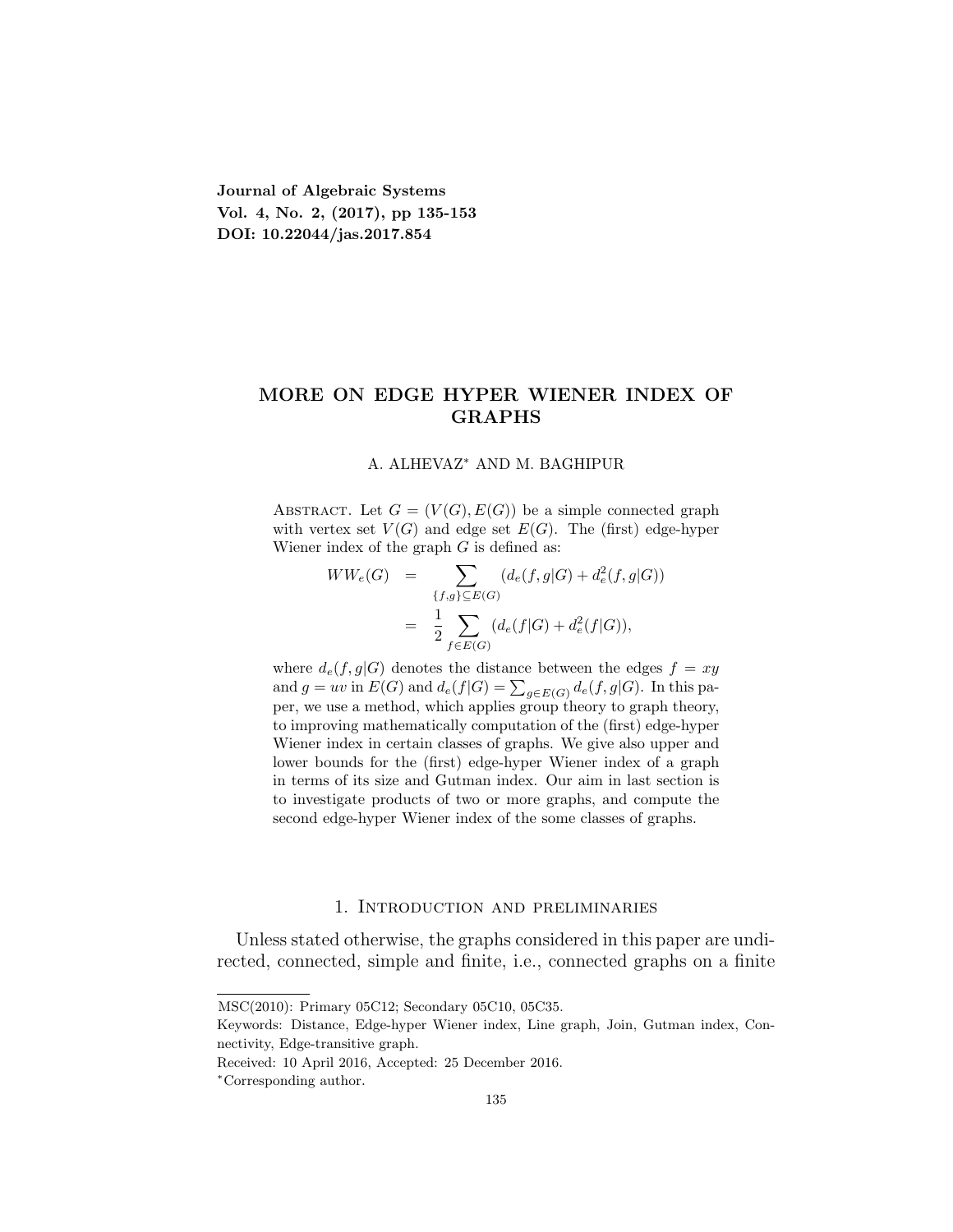#### 136 ALHEVAZ AND BAGHIPUR

number of vertices without multiple edges or loops. A graph is (usually) denoted by  $G = (V(G), E(G))$ , where  $V(G)$  is its vertex set and  $E(G)$  its edge set. The *order* of *G* is the number  $n = |V(G)|$  of its vertices and its *size* is the number  $m = |E(G)|$  of its edges. Two vertices of *G*, connected by an edge, are said to be adjacent. The number of vertices of *G*, adjacent to a given vertex *v*, is the *degree* of this vertex, and will be denoted by  $deg_G(v)$ . The *distance* between two vertices *u* and *v* in a connected graph *G* is the length of any shortest path between these vertices, and it is denoted by  $d(u, v|G)$  or  $d(u, v)$ . For undefined terminology and notation for graphs, we refer to[[2\]](#page-17-0).

Graph invariants are properties of graphs that are invariant under graph isomorphisms. The first, and most well-known parameter, the Wiener index, was introduced in the late 1940's by Harold Wiener in an attempt to analyze the chemical properties of paraffins (alkanes) and connection with the modeling of various physico-chemical, biological and pharmacological properties of organic molecules in chemistry[[13\]](#page-18-0). This is a distance-based index, whose mathematical properties and chemical applications have been widely researched (see[[11](#page-18-1)]). In our notation, it can be described as follows:

$$
W(G) = \sum_{\{u,v\} \subseteq V(G)} d(u,v|G) = \frac{1}{2} \sum_{u \in V(G)} d(u|G),
$$

where  $d(u|G) = \sum_{v \in V(G)} d(u,v|G)$ . In mathematical research, the Wiener index has been first studied in [\[6](#page-18-2)], and for along time mathematicians were not aware of the importance of the Wiener index in mathematical chemistry. Milan Randić introduced a modification of the Wiener index for trees (acyclic graphs), and it is known as the hyper-Wiener index. Then Klein et al., generalized Randić's definition for all connected (cyclic) graphs, as a generalization of the Wiener index, denoted by  $WW(G)$  and defined as

$$
WW(G) = \frac{1}{2} \sum_{u \in V(G)} [d(u|G) + d^{2}(u|G)].
$$

The Wiener index and the hyper-Wiener index are based on the distances between pairs of vertices in a graph and therefore, similar concepts have been introduced for distances between pairs of edges under the names of the edge-Wiener index [\[9](#page-18-3)] and the edge-hyper-Wiener index [\[10\]](#page-18-4), respectively. Let  $f = xy$  and  $g = uv$  be two edges of *G*. The distance between *f* and *q* is denoted by  $d_e(f, q|G)$ , and defined as the distance between the vertices *f* and *g* in the line graph of *G*. This distance is equal to  $D(f, g) + 1$ , where  $D(f, g) =$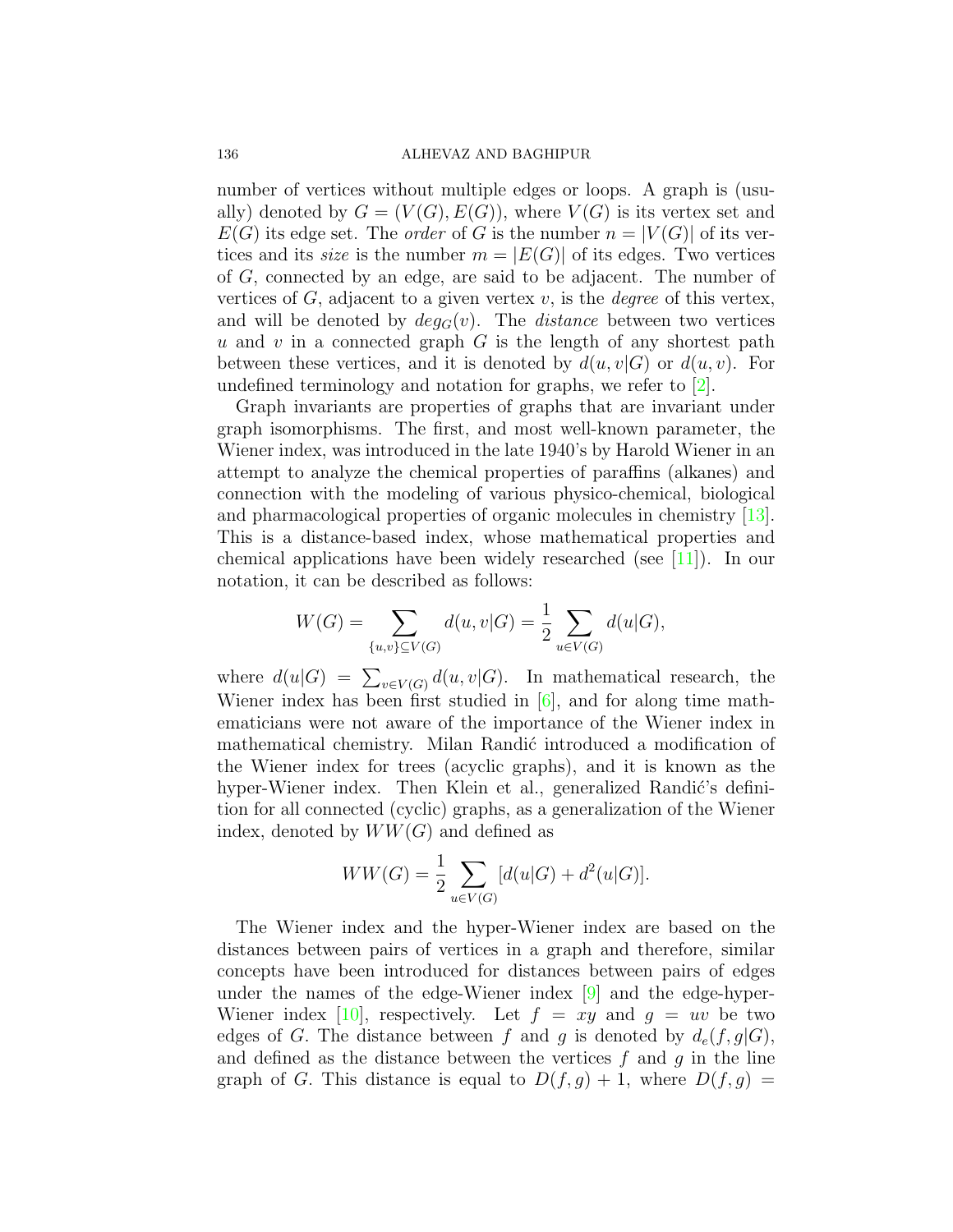$min{d(x, u), (x, v), (y, u), (y, v)}$ . For example, distance 1 means that the edges share a vertex and distance 2 means that at least two of the four end vertices of two edges are adjacent.

The (first) edge Wiener index of the graph  $G$ , is denoted by  $W_{0e}(G)$ , and defined as the sum of distances between all pairs of edges of the graph *G*. That is,

$$
W_{0e}(G) = \sum_{\{f,g\} \subseteq E(G)} d_e(f,g|G) = \frac{1}{2} \sum_{f \in E(G)} d_e(f|G), \tag{1.1}
$$

where  $d_e(f|G) = \sum_{g \in E(G)} d_e(f,g|G)$ .

Itis purposeful to generalize Eq.  $(1.1)$  in the following manner  $[10]$  $[10]$ :

$$
W_{0e}^{\lambda}(G) = \sum_{\{f,g\} \subseteq E(G)} d_e^{\lambda}(f,g|G) = \frac{1}{2} \sum_{f \in E(G)} d_e^{\lambda}(f|G),
$$

where  $\lambda$  is some parameter and we name it the (first) edge-Wiener type index. Also, by[[10\]](#page-18-4), the (first) edge hyper Wiener index of the graph *G* is defined as:

$$
WW_{0e}(G) = \sum_{\{f,g\} \subseteq E(G)} (d_e(f,g|G) + d_e^2(f,g|G))
$$
  
= 
$$
\frac{1}{2} \sum_{f \in E(G)} (d_e(f|G) + d_e^2(f|G)).
$$

In this paper, we are concerned with some variants of the Wiener index. The paper is organized as follows. In Section 2, our aim is to use a method which applies group theory to graph theory. We improve only mathematically computation of the (first) edge-hyper Wiener index in certain graphs by this method. We encourage the interested readers to consult also the paper by Darafsheh [\[5](#page-18-5)], and references therein, for more information on this topic.

First, we need some concepts from the theory of groups and graph theory, that we will give in the following. Let  $A = Aut(G)$  be the automorphism group of a graph *G*. *A* acts *transitive* on  $V(G)$  (or  $E(G)$ , if for any pair  $u, v$  of vertices (or  $f, g$  of edges) in  $G$ , there exists an automorphism  $\sigma$  such that  $\sigma(u) = v$  (or  $\sigma(f) = g$ ). In this case, *G* is called *vertex-transitive* (or *edge-transitive*) (see [\[2](#page-17-0)]).

The *triangular graph*  $T(n)$  is the line graph of the complete graph  $K_n$ . The vertices of  $T(n)$  may be identified with the 2-subsets of  $\Omega =$  $\{1, 2, \ldots, n\}$ , in fact  $V = \{\{a, b\} | a, b \in \Omega, a \neq b\}$ . Two distinct vertices  $\{a, b\}$  and  $\{c, d\}$  are adjacent if the 2-subsets have a non-empty intersection. We have  $|V| = \binom{n}{2}$  $\binom{n}{2}$ , the degree of each vertex is  $2n-4$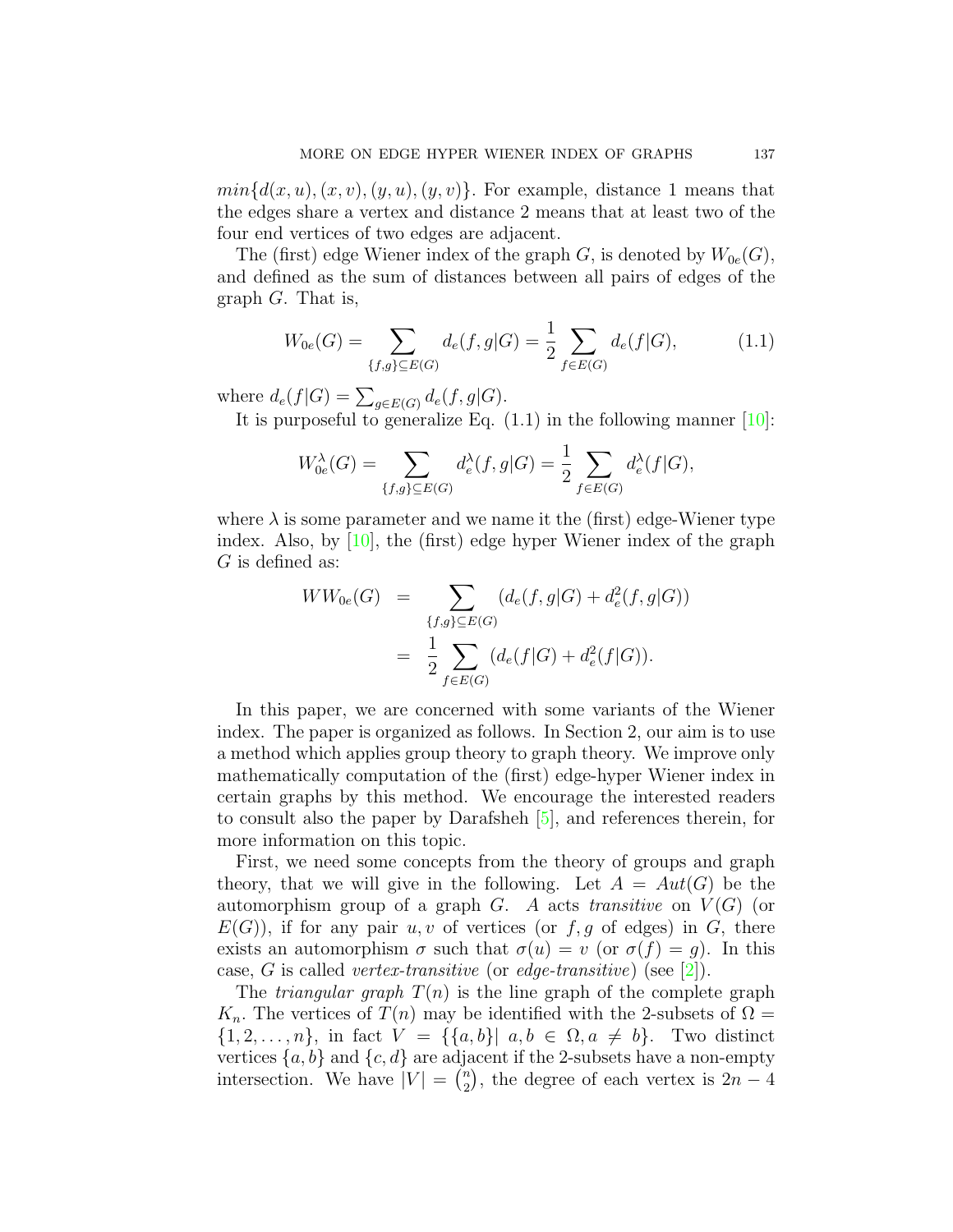## 138 ALHEVAZ AND BAGHIPUR

and hence  $|E| = (n-2)\binom{n}{2}$  $\binom{n}{2}$ . We can see easily that  $T(n)$  is an edgetransitivegraph  $[4]$  $[4]$ . We will express explicit formula for the  $(first)$ edge-hyper Wiener index of this graph, based on the properties of the automorphism group of the graph.

In Section 3, we investigate some relations between Gutman index and the (first) edge-hyper Wiener index. In Section 4, we study the second edge-hyper Wiener index, and its behavior under the join of graphs. Some results of this paper are analogous to the results obtained in [\[12](#page-18-6)].

## 2. **On the (first) edge-hyper Wiener index**

In this section, we calculate the (first) edge-hyper Wiener index of some classes of graphs such as triangular graphs. Also, we obtain an explicit formula for the (first) edge-hyper Wiener index of the Cartesian product of two graphs using the group automorphisms of graphs. Before proceeding further, let us first set some notations and terminologies. Let *E'* and *E''* be two subsets of  $E = E(G)$ . Then, define  $d_e(E', E'')$  and  $d_e^2(E', E'')$  as follows:

$$
d_e(E', E'') = \sum_{f \in E'} \sum_{g \in E''} d_e(f, g),
$$
  

$$
d_e^2(E', E'') = \sum_{f \in E'} \sum_{g \in E''} d_e^2(f, g).
$$

According to the above notations, we can rewrite:

$$
WW_{0e}(G) = \frac{1}{2}(d_e(E, E) + d_e^2(E, E)).
$$

Define distance number  $\delta_e(\sigma)$  and second distance number  $\delta_e^{(2)}(\sigma)$  of  $\sigma \in A = Aut(G)$ , as follows:

$$
\delta_e(\sigma) = \frac{1}{|E|} \sum_{f \in E} d_e(f, \sigma(f)),
$$

and

$$
\delta_e^{(2)}(\sigma) = \frac{1}{|E|} \sum_{f \in E} d_e^2(f, \sigma(f)).
$$

If  $\Gamma$  is a subgroup of *A*, then we define  $\delta_e(\Gamma)$  and  $\delta_e^{(2)}(\Gamma)$  as follows:

$$
\delta_e(\Gamma) = \frac{1}{|\Gamma|} \sum_{\sigma \in \Gamma} \delta_e(\sigma) = \frac{1}{|\Gamma||E|} d_e(f, \sigma(f)),
$$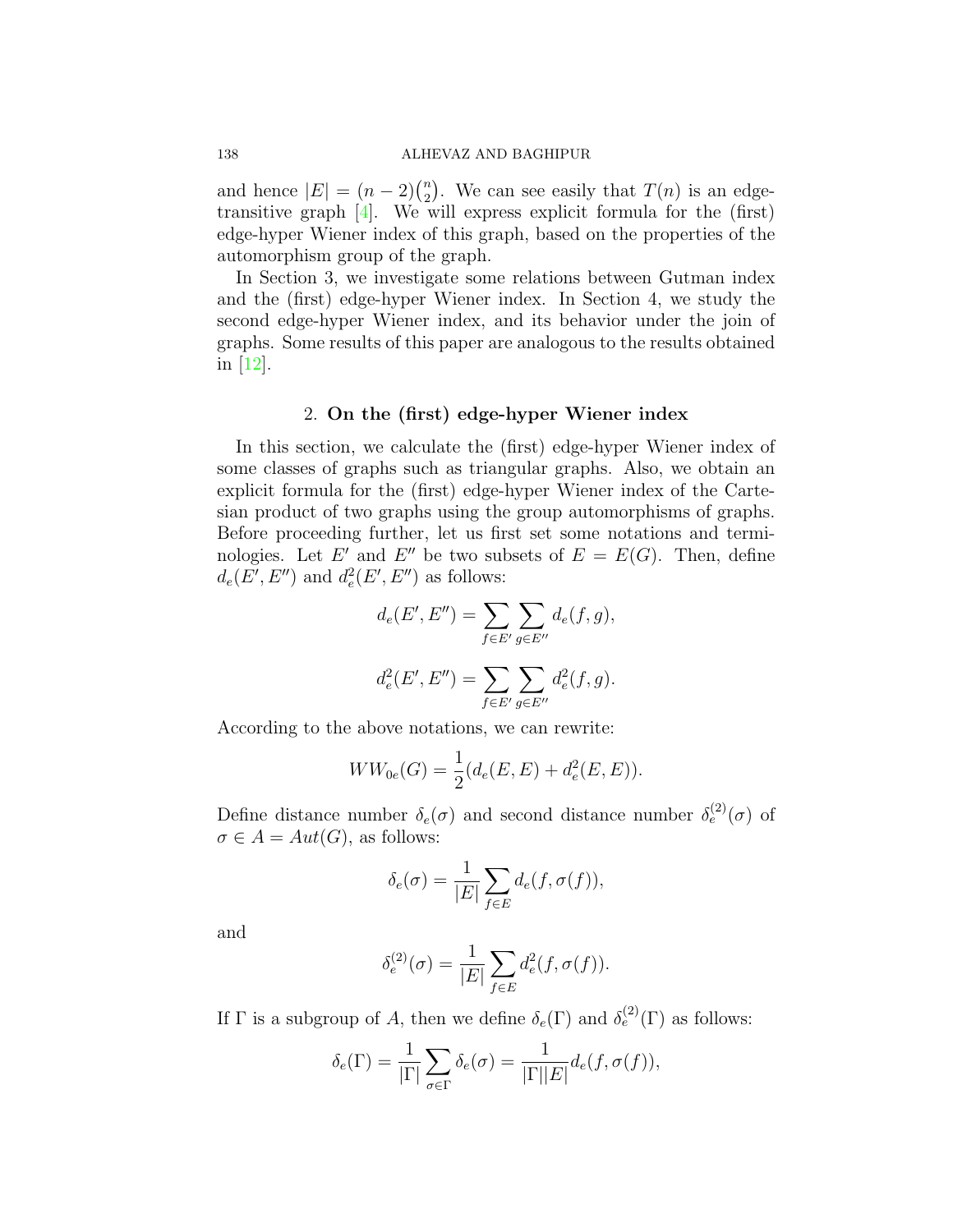$$
\delta_e^{(2)}(\Gamma) = \frac{1}{|\Gamma|} \sum_{\sigma \in \Gamma} \delta_e^{(2)}(\sigma) = \frac{1}{|\Gamma||E|} d_e^{2}(f, \sigma(f)).
$$

When  $\Gamma = A$ , the distance number and second distance number of a graph *G*, are denoted by  $\delta_e(A)$  and  $\delta_e^2(A)$ , respectively. Since  $\Gamma$  acts on the set *E*, we denote the orbits of this action by  $E_i = O(f_i) = \{f_i^{\sigma} | \sigma \in$  $A, 1 \leq i \leq r$ . Therefore, we have  $E = E_1 \cup \ldots \cup E_r$ . We bring the following lemma, which was proved in[[7\]](#page-18-7), and will be used frequently in the sequel.

<span id="page-4-0"></span>**Lemma 2.1.** (*Orbit-stabilizer*) *Let G be a permutation group acting on*  $\Omega$  *and let*  $\omega$  *be a point in*  $\Omega$ *. Then,*  $|G| = |G_{\omega}||\omega^G|$ *, where*  $\omega^G =$  $\{\omega^G | g \in G\}$  is an orbit of G and  $G_{\omega} = \{g \in G | \omega^G = \omega\}$  is the stabilizer  $of \omega$  *in*  $G$ *.* 

So, if  $\Gamma_i = \{ \sigma \in \Gamma | f_i^{\sigma} = f_i \}$  denotes a stabilizer of an edge  $f_i$  from *E*<sub>*i*</sub>, then by the Lemma [2.1,](#page-4-0) we get  $|\Gamma| = |E_i||\Gamma_i|$ .

In the following theorem, we show that the (first) edge-hyper Wiener index of an edge-transitive graph *G*, can be expressed in terms of the distance number and the second distance number of *G*.

**Theorem 2.2.** Let G be a connected graph with the edge set  $E = E(G)$ . *If we assume that*  $A = Aut(G)$ *, and for*  $1 \leq i \leq r$ *, E<sub>i</sub>, is an orbit of the action of A on the set E, then*

$$
|E|(\delta_e(A) + \delta_e^2(A)) = \sum_{i=1}^r \frac{2WW_{0e}(E_i)}{|E_i|}.
$$

*Proof.* Take  $\Gamma = A$  and for two edges *f* and *g* of *G*, let  $\sum = {\sigma \in \mathbb{R}^n}$  $\Gamma | f^{\sigma} = g$  and  $n(f, g) = |\sum |$ . We denote by  $\Gamma_f$  the stabilizer group for *f*. If *f* and *g* belong to the same orbit  $E_i$ , we can construct a bijection between  $\Gamma_f$  and  $\Gamma_g$ , and hence  $n(f, g) = |\Gamma_f| = |\Gamma_g| (|\Gamma_i|).$ 

and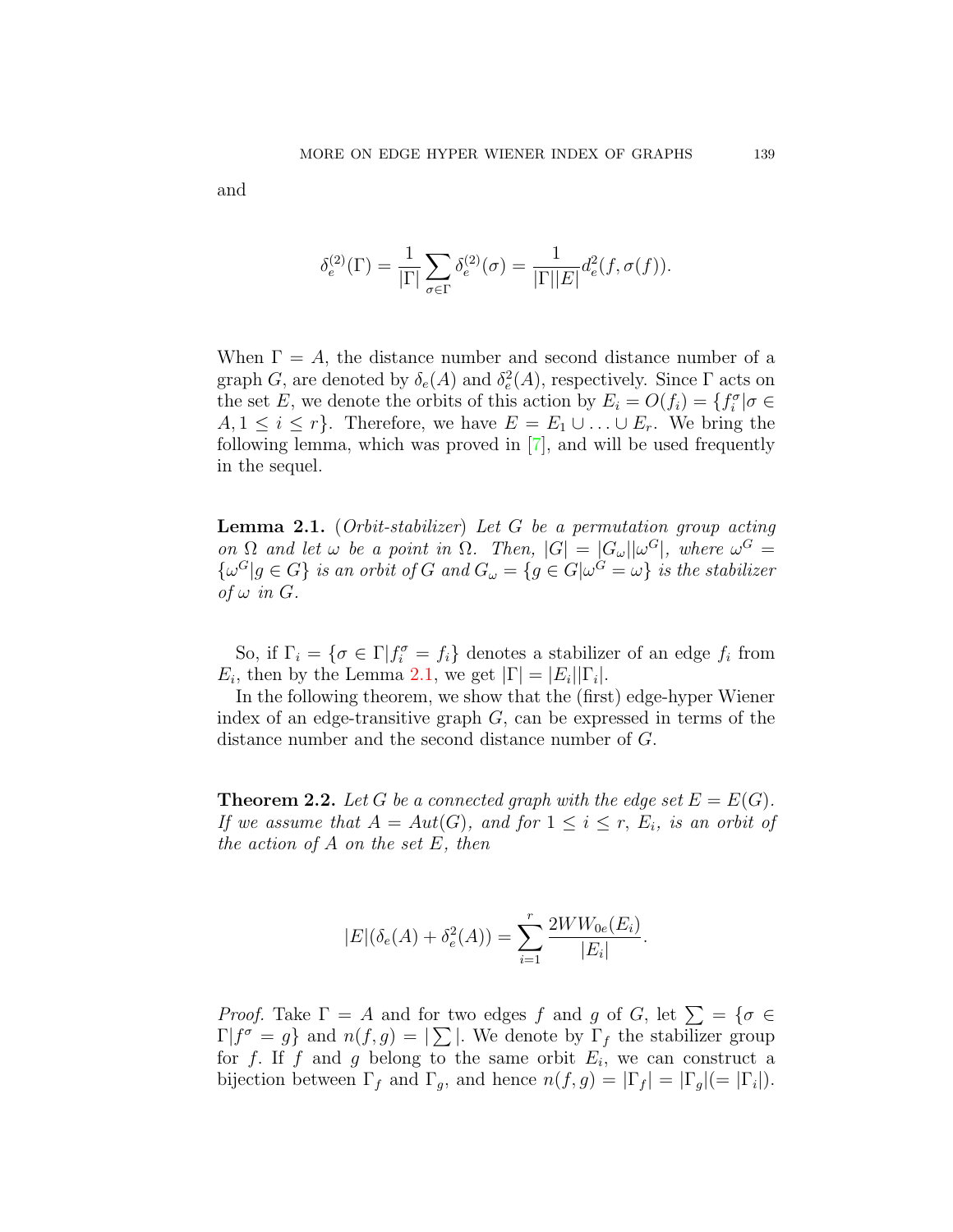Now, we have

$$
\sigma_e(A) + \sigma_e^{(2)}(A) = \frac{1}{|\Gamma|} \sum_{\sigma \in \Gamma} (\delta_e(\sigma) + \delta_e^{(2)}(\sigma))
$$
  
\n
$$
= \frac{1}{|\Gamma||E|} \sum_{f \in E} \sum_{\sigma \in \Gamma} (d_e(f, \sigma(f)) + d_e^{2}(f, \sigma(f)))
$$
  
\n
$$
= \frac{1}{|\Gamma||E|} \sum_{f \in E} \sum_{g \in E} n(f, g)(d_e(f, g) + d_e^{2}(f, g))
$$
  
\n
$$
= \frac{1}{|\Gamma||E|} \sum_{i=1}^r \sum_{f \in E_i} \sum_{g \in E_i} (d_e(f, g) + d_e^{2}(f, g)) |\Gamma_i|
$$
  
\n
$$
= \frac{1}{|E|} \sum_{i=1}^r \frac{|\Gamma_i|}{|\Gamma|} (d(E_i, E_i) + d^2(E_i, E_i)).
$$

Therefore,

$$
|E|(\delta_e(A) + \delta_e^2(A)) = \sum_{i=1}^r \frac{1}{|E_i|} (d(E_i, E_i) + d^2(E_i, E_i) = \sum_{i=1}^r \frac{2WW_{0e}(E_i)}{|E_i|},
$$

and hence we get the desired result.  $\Box$ 

**Corollary 2.3.** *If G is an edge-transitive graph, then*

$$
WW_{0e}(G) = \frac{|E|^2(\delta_e(A) + \delta_e^2(A))}{2}.
$$

For a subset *U* of  $E = E(G)$ , define

$$
\omega_{0e}(U) = \frac{1}{|U|^2} \sum_{f \in U} \sum_{g \in U} d_e(f, g) = \frac{1}{|U|^2} d_e(U, U),
$$

and

$$
\omega_{0e}^{(2)}(U) = \frac{1}{|U|^2} \sum_{f \in U} \sum_{g \in U} d_e^2(f, g) = \frac{1}{|U|^2} d_e^2(U, U).
$$

Clearly, we have

$$
\omega_{0e}(U) + \omega_{0e}^2(U) = \frac{2WW_{0e}(U)}{|U|^2}.
$$

**Theorem 2.4.** If for  $1 \leq i \leq r$ ,  $E_i$ , is an orbit, then for each edge  $f \in E_i$ *, we have* 

$$
\omega_{0e}(E_i) + \omega_{0e}^{(2)}(E_i) = \frac{1}{|E_i|}(d_e(f|E_i) + d_e^{2}(f|E_i)).
$$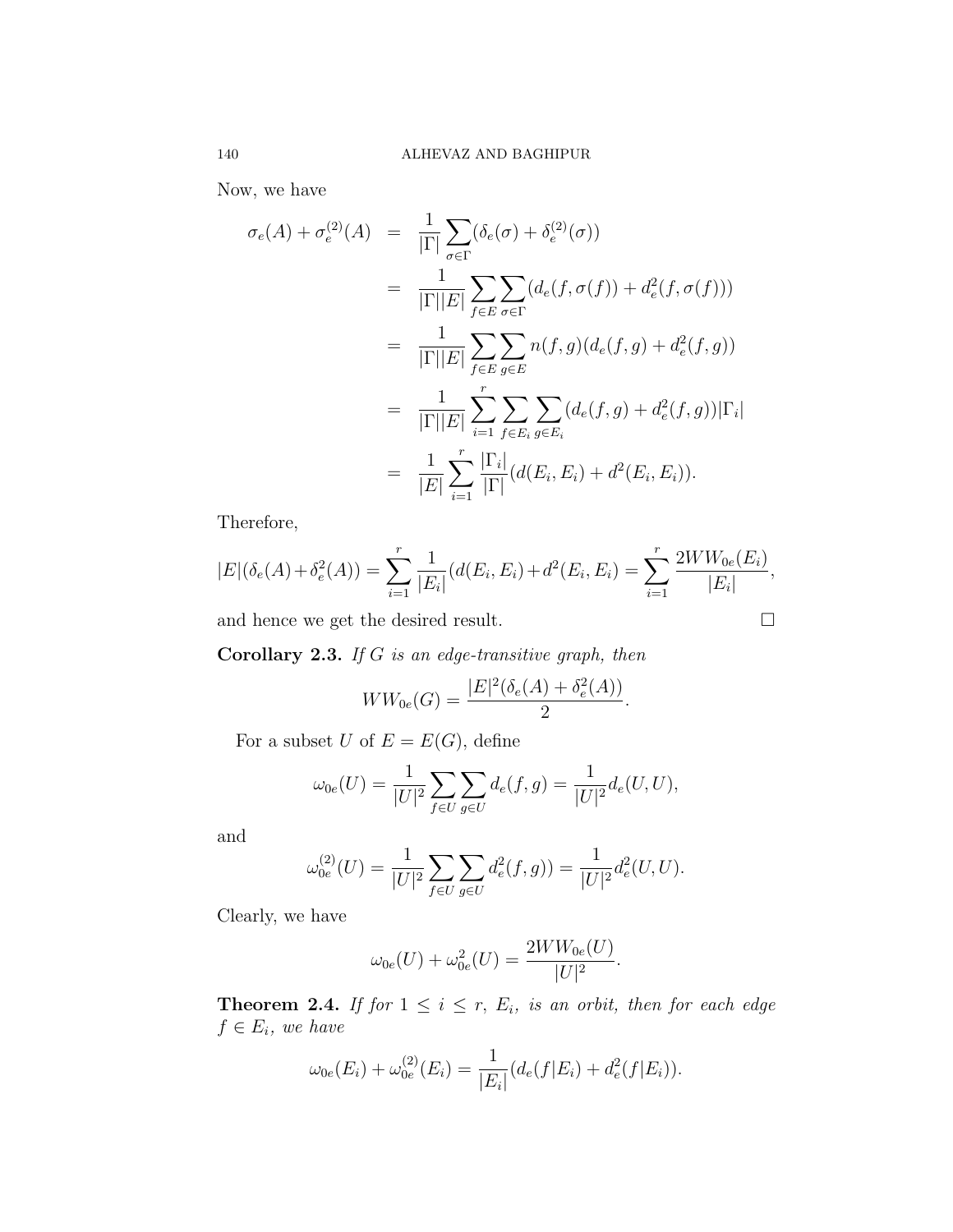*Proof.* We have

$$
\omega_{0e}(E_i) = \frac{1}{|E_i|^2} d_e(E_i, E_i),
$$

and

$$
\omega_{0e}^{(2)}(E_i) = \frac{1}{|E_i|^2} d_e^2(E_i, E_i).
$$

However, if *f* and *g* are two elements from  $E_i$ , then for some  $\sigma \in$  $Aut(G)$ , we have  $f^{\sigma} = g$  and also  $d_e(f|E_i) = d_e(g|E_i)$  and  $d_e^2(f|E_i) =$  $d_e^2(g|E_i)$ . therefore,

$$
\omega_{0e}(E_i) + \omega_{0e}^{(2)}(E_i) = \frac{1}{|E_i|^2} |E_i| (d_e(f|E_i) + d_e^2(f|E_i)).
$$

**Corollary 2.5.** *If G is an edge-transitive graph, then for each*  $f \in$  $E = E(G)$ *, we have* 

$$
\delta_e(A) + \delta_e^{(2)}(A) = \omega_{0e}(E) + \omega_{0e}^{(2)}(E) = \frac{1}{|E|}(d_e(f|G) + d_e^{2}(f|G)).
$$

**Corollary 2.6.** *If G is an edge-transitive graph, then for each*  $f \in$  $E = E(G)$ *, we have* 

$$
WW_{0e}(G) = \frac{1}{2}|E|(d_e(f|G) + d_e^2(f|G)).
$$

**Example 2.7.** The automorphism group of  $K_n$  is the symmetric group  $S_n$ . So, the complete graph  $K_n$  is an edge-transitive graph. Thus, we have

$$
WW_{0e}(K_n) = \frac{1}{2}|E(K_n)|((d_e(f|G) + d_e^2(f|G)))
$$
  
= 
$$
\frac{1}{2}\binom{n}{2}((n^2 - 3n + 2) + (n^2 - 3n + 2)^2)
$$
  
= 
$$
\frac{1}{2}\binom{n}{2}(n^4 - 6n^3 + 14n^2 - 15n + 6).
$$

**Example 2.8.** The Petersen graph *P* is edge-transitive. We have  $WW_{0e}(P) = \frac{1}{2}|E|(d_e(f|P) + d_e^2(f|P))$ , where *f* is an arbitrary edge of *P*. One can see that  $d_e(f|P) = 26$ , and then we conclude that  $WW_{0e}(P) = 5265.$ 

The next theorem shows that, an edge-transitive graph which is not vertex-transitive is necessarily bipartite.

**Theorem 2.9.** [[2\]](#page-17-0) *If a connected graph G is edge-transitive but not vertex-transitive, then it is bipartite.*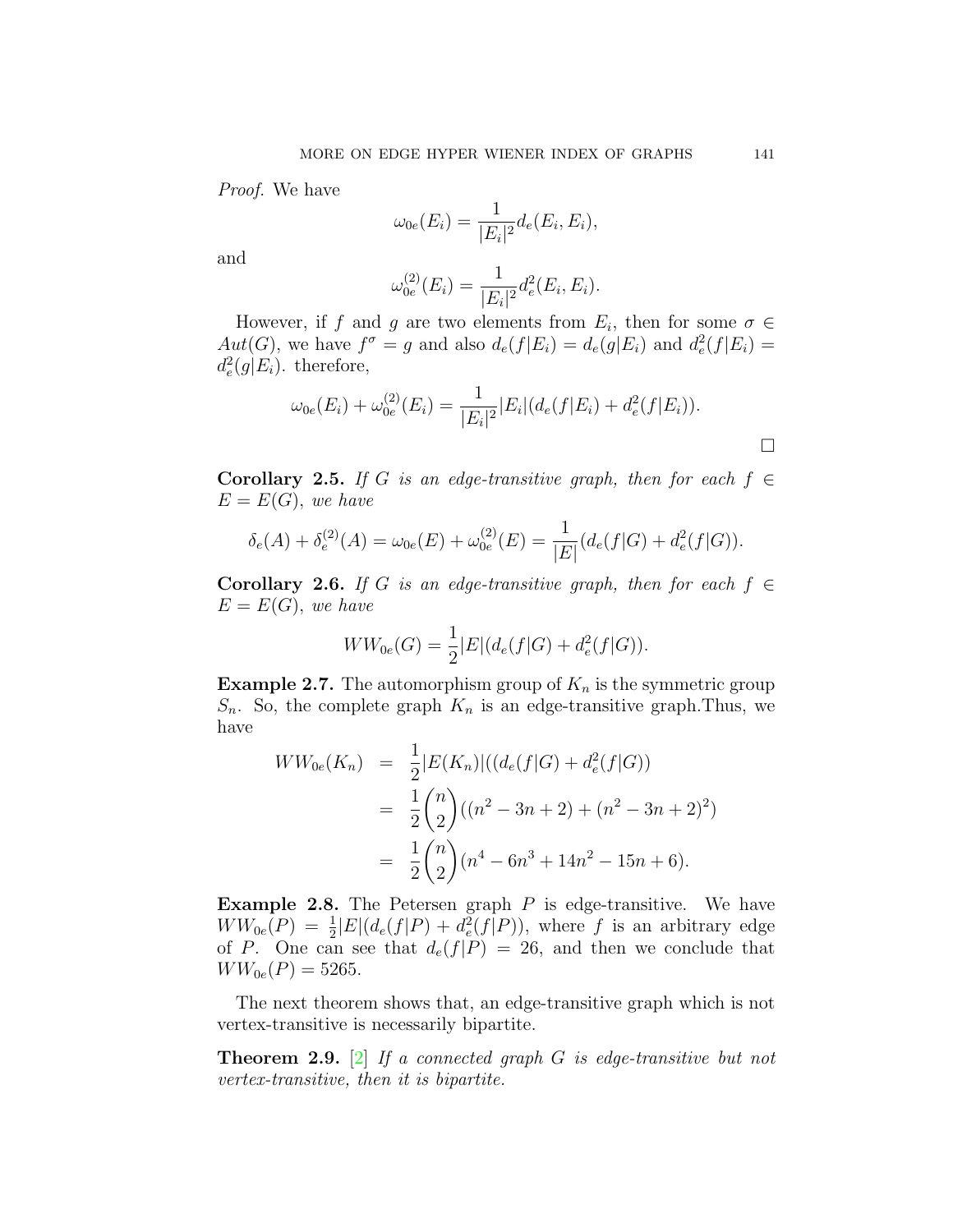**Example 2.10.** Since the complete bipartite graph  $K_{m,n}$  with  $m \neq n$ , is edge-transitive, we have

$$
WW_{0e}(K_n) = \frac{1}{2}|E(K_{m,n})|((d_e(f|K_{m,n}) + d_e^2(f|K_{m,n}))).
$$

Then, we get  $d_e(f|K_{m,n}) = \sum_{g \in E} d_e(f,g) = 2mn - n - m$ , and hence

$$
WW_{0e}(K_{m,n}) = 2(nm)^2(nm-n-m+1) + \frac{1}{2}nm(n(n-1)+m(m-1)).
$$

Now, in the following, we give the formula of the (first) edge-hyper Wiener index of the triangular graph  $T(n)$ , according to concepts in transitive graphs.

**Theorem 2.11.** *The* (*first*) *edge-hyper Wiener index of the triangular graph*  $G = T(n)$  *is* 

$$
WW_{0e}(G) = \frac{1}{2}(n-2)\binom{n}{2}(6n^3 - 45n^2 + 131n - 146).
$$

*Proof.* The distance between any two distinct vertices of *V* is either 1 or 2. The vertices *z* whose distance from  $u = \{a, b\} \in V$  is 1 should meet *u* in one element, hence the number of them is  $2n - 4$ . If *v* is another vertex of *V* with  $u \cup v = \emptyset$ , then  $v = \{c, d\}$ , where *c* and *d* are distinct elements of  $\Omega$  disjoint from *a* and *b*. Now, if we take  $w = \{a, c\}$ , then  $u \to w \to v$  is a path of length 2 from *u* to *v*.

Now, according to definition of the distance between  $f, g \in E$ , we have  $d_e(f, g|G) = 1, 2$  or 3. Fixing  $f = uv \in E$ , where  $u = \{a, b\}$  and  $v = \{c, d\}$ . The edges whose distance from f is 1 should share with f in one vertex. So, the number of these edges is  $4n - 10$ . Suppose that  $g = xy$  is a different edge from f. We let  $x = \{r, s\}$  and  $y = \{r, t\}$ , where *r*, *s*, *t* are distinct elements of  $\Omega$  disjoint from *a*, *b*, *c*. Therefore, by the above arguments,  $d(x, u) = d(x, v) = d(y, u) = d(y, v) = 2$ , and so we have  $d_e(f, g|G) = min{d(x, u), d(x, v), d(y, u), d(y, v)} + 1 = 3$ . The number of these edges is equal to the number of selections of  $g = xy$ , which is equal to  $\frac{(n-3)(n-4)(n-5)}{2}$ . In this manner the number of edges at distance 2 of *f* is  $\frac{1}{2}(9n^2 - 53n + 78)$ , and then we get:

$$
WW_{0e}(G) = \frac{1}{2}|E|(d_e(f|G) + d_e^2(f|G))
$$
  
=  $\frac{1}{2}(n-2)\binom{n}{2}[\frac{1}{2}(3n^3 - 18n^2 + 43n - 44)$   
+  $\frac{1}{2}(9n^3 - 72n^2 + 219n - 248)]$   
=  $\frac{1}{2}(n-2)\binom{n}{2}(6n^3 - 45n^2 + 131n - 146),$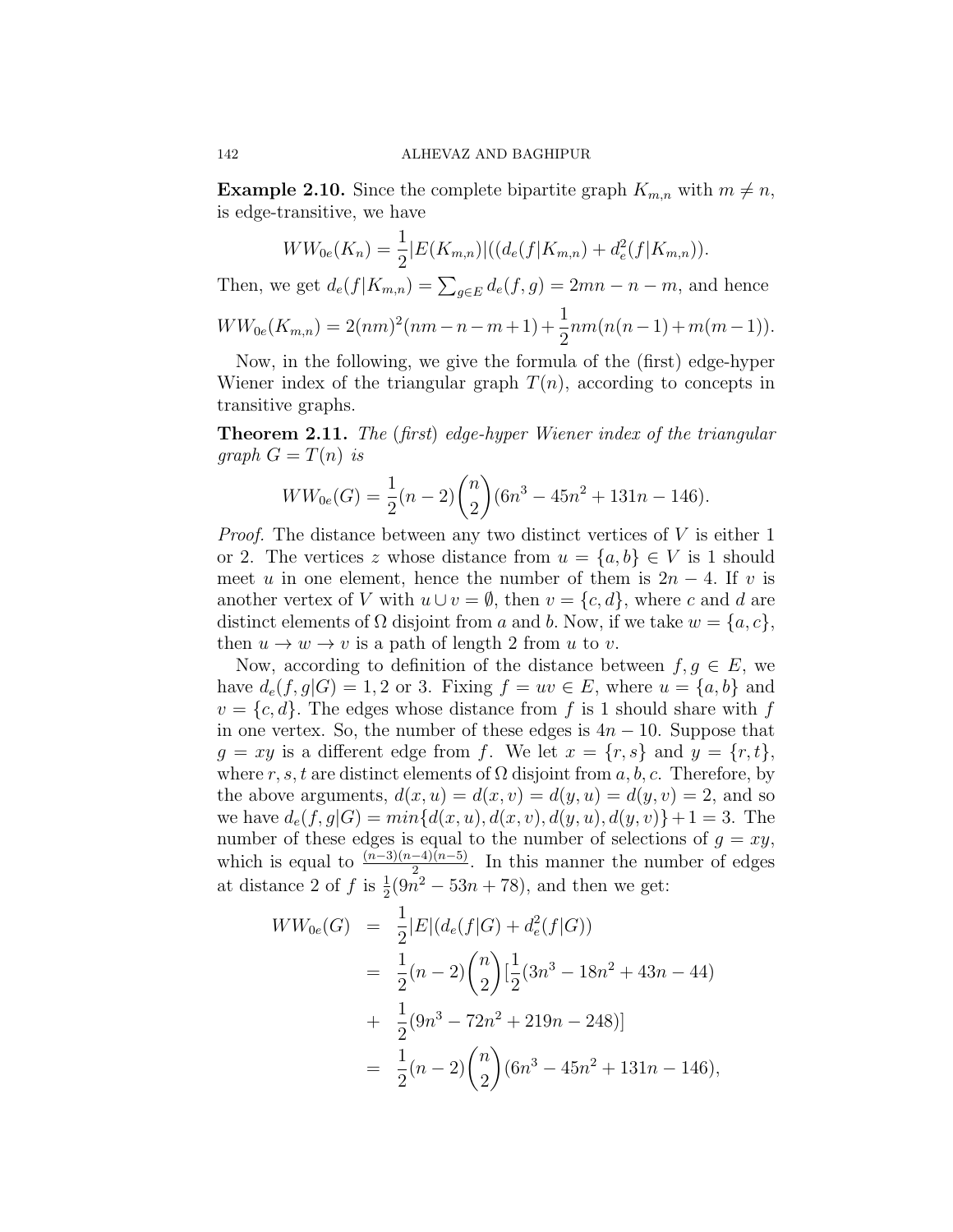Hence we conclude the desired result.  $\Box$ 

Many interesting classes of graphs arise from simpler graphs via binary operations known as graph products. The *Cartesian product* of *G* and *H* is a graph, denoted by  $G \times H$ , with vertex set is  $V(G \times H) = \{(u, v) | u \in V(G), v \in V(H)\}.$  Two vertices  $(u, x)$  and  $(v, y)$  are adjacent precisely if  $u = v$  and  $xy \in E(H)$ , or  $uv \in E(G)$  and  $x = y$ . The graphs *G* and *H* are called factors of the product  $G \times H$ . In the case that  $G_1 = G_2 = \cdots = G_n = G$ , we denote  $G_1 \times G_2 \times \cdots \times G_n$ by  $G<sup>n</sup>$ . In this part, we study the Cartesian product of vertex-transitive graphs and then give another formula for this product. This formula is better in vertex-transitive graphs. In  $\mathcal{S}$ , we have the following results in relation to this product.

**Lemma 2.12.** [\[8\]](#page-18-8) *Let G and H be two graphs. Then we have*

- 1.  $|V(G \times H)| = |V(G)||V(H)|$ ,
- 2.  $|E(G \times H)| = |V(G)||E(H)| + |E(G)||V(H)|$ ,
- 3. If  $(u, x)$  and  $(v, y)$  are vertices of  $G \times H$ ,

*then*

$$
d((u, x), (v, y)|G \times H) = d(u, v|G) + d(x, y|H).
$$

**Lemma 2.13.** [[8\]](#page-18-8) *A cartesian product has transitive automorphism group if and only if every factor has transitive automorphism group.*

<span id="page-8-0"></span>**Lemma 2.14.** [\[8](#page-18-8)] *Let G and H be two vertex-transitive graphs. Then,*  $G \times H$  *is a vertex-transitive graph.* 

**Lemma 2.15.** [\[8](#page-18-8)] *For any transitive graph G, the graph*  $G^n$  *is a vertextransitive graph.*

**Theorem 2.16.** *Let G and H be two vertex-transitive graphs. Then, for each two vertices*  $w \in G$  *and*  $x \in H$ *, we have:* 

$$
WW(G \times H) = \frac{1}{2}|V(G \times H)|^2(\frac{d(w|G) + d^2(w|G)}{|V(G)|} + \frac{d(x|G) + d^2(x|G)}{|V(H)|} + 2\frac{d(w|G)}{|V(G)|} \cdot \frac{d(x|H)}{|V(H)|}).
$$

*Proof.* For each vertex  $(w, z)$  in  $G \times H$ , first we have

$$
d((w,x)|G \times H) = |V(G \times H)|(\frac{d(w|G)}{|V(G)|} + \frac{d(x|H)}{|V(H)|}),
$$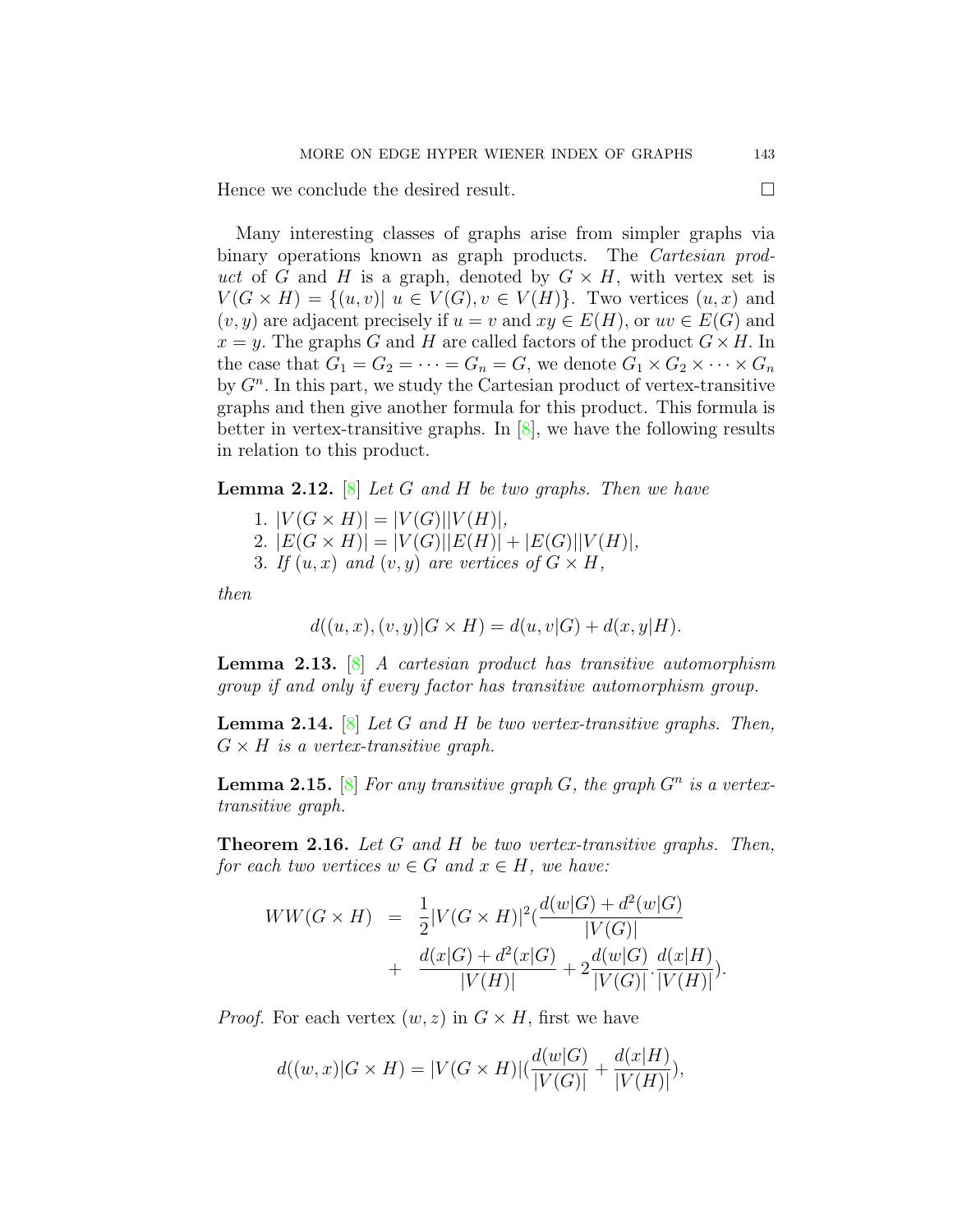and

$$
d^{2}((w,x)|G \times H) = |V(G \times H)| \left(\frac{d^{2}(w|G)}{|V(G)|} + \frac{d^{2}(x|H)}{|V(H)|}\right) + 2\frac{d(w|G)}{|V(G)|} \cdot \frac{d(x|H)}{|V(H)|}).
$$

Now, according to Lemma [2.14,](#page-8-0)  $G \times H$  is a vertex-transitive graph, and we get

$$
WW(G \times H) = \frac{1}{2}|V(G \times H)|.(d((w, x)|G \times H) + d^2((w, x)|G \times H))
$$
  
= 
$$
\frac{1}{2}|V(G \times H)|^2.(\frac{d(w|G) + d^2(w|G)}{|V(G)|}
$$
  
+ 
$$
\frac{d(x|H) + d^2(x|H)}{|V(H)|} + 2\frac{d(w|G)}{|V(G)|} \cdot \frac{d(x|H)}{|V(H)|}).
$$

Now, the theorem is proved.

□

**Corollary 2.17.** Let  $G_1, G_2, \ldots, G_n$  be vertex-transitive graphs with  $V_i = V(G_i)$ , for  $1 \leq i \leq n$ , and  $V = V(G)$  such that  $G = G_1 \times \cdots \times G_n$ . *Then,*

$$
WW(G) = \frac{1}{2}|V|^2 \sum_{i=1}^n \left[\frac{d(u_i|G_i) + d^2(u_i|G_i)}{|V_i|} + 2\prod_{i=1}^n \frac{d(u_i|G_i)}{|v_i|^2}\right].
$$

# 3. **Relations between Gutman index and the (first) edge-hyper Wiener index**

In this section, we give some bounds on  $WW_{0e}(G)$  in terms of order and size of a graph *G*, and characterize the extremal graphs. We also bring some relations between Gutman index and the (first) edge-hyper Wiener index.

**Lemma 3.1.** *Let G be a connected graph of order n. Then*

$$
WW_{0e}(G) \ge (n-1)(n-2),
$$

*with equality holding if and only if G is a star.*

*Proof.* First note that *G* has at least  $n-1$  edges, and the distance between any two edges is at least 1. Hence

$$
WW_{0e}(G) = \sum_{\{f,g\} \subseteq E(G)} (d_e(f,g) + d_e^2(f,g)) \ge 2\binom{|E(G)|}{2} \ge (n-1)(n-2).
$$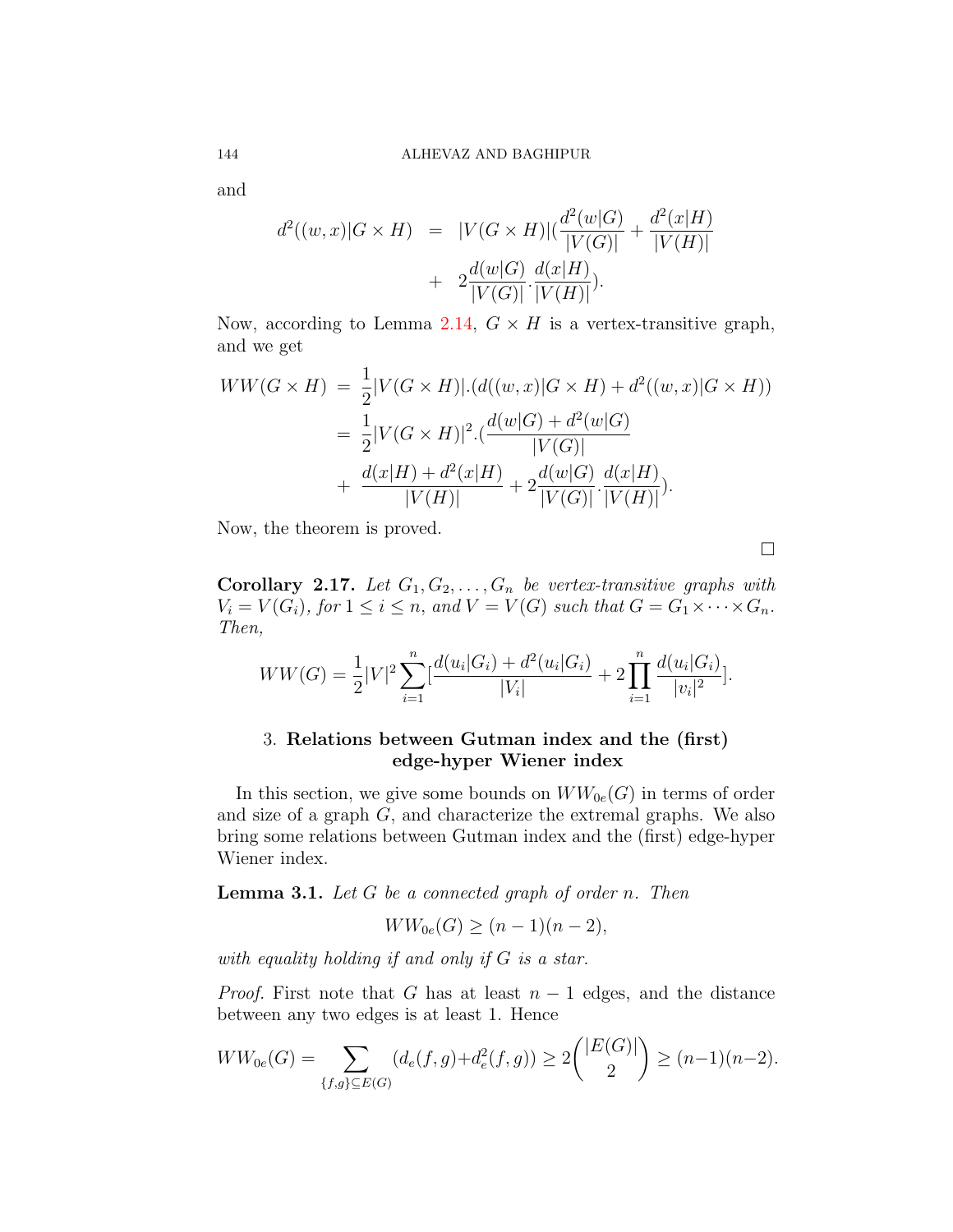If the equality holds, then *G* must have  $n-1$  edges, and therefore *G* is a tree. Moreover, the line graph of *G* is complete, since the distance between any two edges is 1. Hence,  $G$  is a star, as desired.  $\Box$ 

**Definition 3.2.** Let *G* be a connected graph and *c* be a real valued weight function on the vertices of *G*. Then, the hyper Wiener index of *G* with respect to *c* is

$$
WW(G, c) = \sum_{\{x,y\} \subseteq V} c(x)c(y)(d(x, y) + d^{2}(x, y)).
$$

The (first) edge-hyper Wiener index of a graph is connected to its Gutman index, which is defined as:

$$
Gut(G) = \frac{1}{2} \sum_{u,v \in V(G)} deg(u)deg(v)d(u,v).
$$

We have the Gutman type index, as well

$$
Gut^{\lambda}(G) = \frac{1}{2} \sum_{u,v \in V(G)} deg(u)deg(v)d^{\lambda}(u,v).
$$

Evidently, if  $\lambda = 1$ , then  $Gut^{\lambda}(G)$  coincides with the ordinary Gutman index $Gut(G)$  (see also [[14](#page-18-9)]).

**Theorem 3.3.** *Let G be a connected graph of order n. Then*

$$
|8(WW_{0e}(G) + W_{0e}^{(2)}(G)) - 2(Gut(G) + 2Gut^{(2)}(G))| \le 3n^4.
$$

*Proof.* Consider the graph *H* obtained from *G* be subdividing each edge once. Consider the following functions  $a$  and  $b$  on  $V(H)$ , defined as follows:

$$
a(v) = \begin{cases} deg(v) & v \in V(G), \\ 0 & v \in V(H) \setminus V(G), \end{cases} \quad b(v) = \begin{cases} 0 & v \in V(G), \\ 2 & v \in V(H) \setminus V(G). \end{cases}
$$

Since for any two vertices *u, v* of *G*, we have  $d_H(u, v) = 2d_G(u, v)$ , it follows that

$$
WW(H, a) = \sum_{\{x,y\} \subseteq V(H)} a(x)a(y)(d_H(x, y) + d_H^2(x, y))
$$
(3.1)  

$$
= \sum_{\{x,y\} \subseteq V(G)} 2deg(x)deg(y)(d_G(x, y) + 2d_G^2(x, y))
$$
  

$$
= 2Gut(G) + 4Gut^{(2)}(G).
$$

Denote the vertex of degree 2 in  $V(H) - V(G)$  that subdivides the edge  $f \in E(G)$  by  $v_f$ . Then, $b(x) \neq 0$  only if  $x = v_f$ , for some edge  $f$  of  $G$ .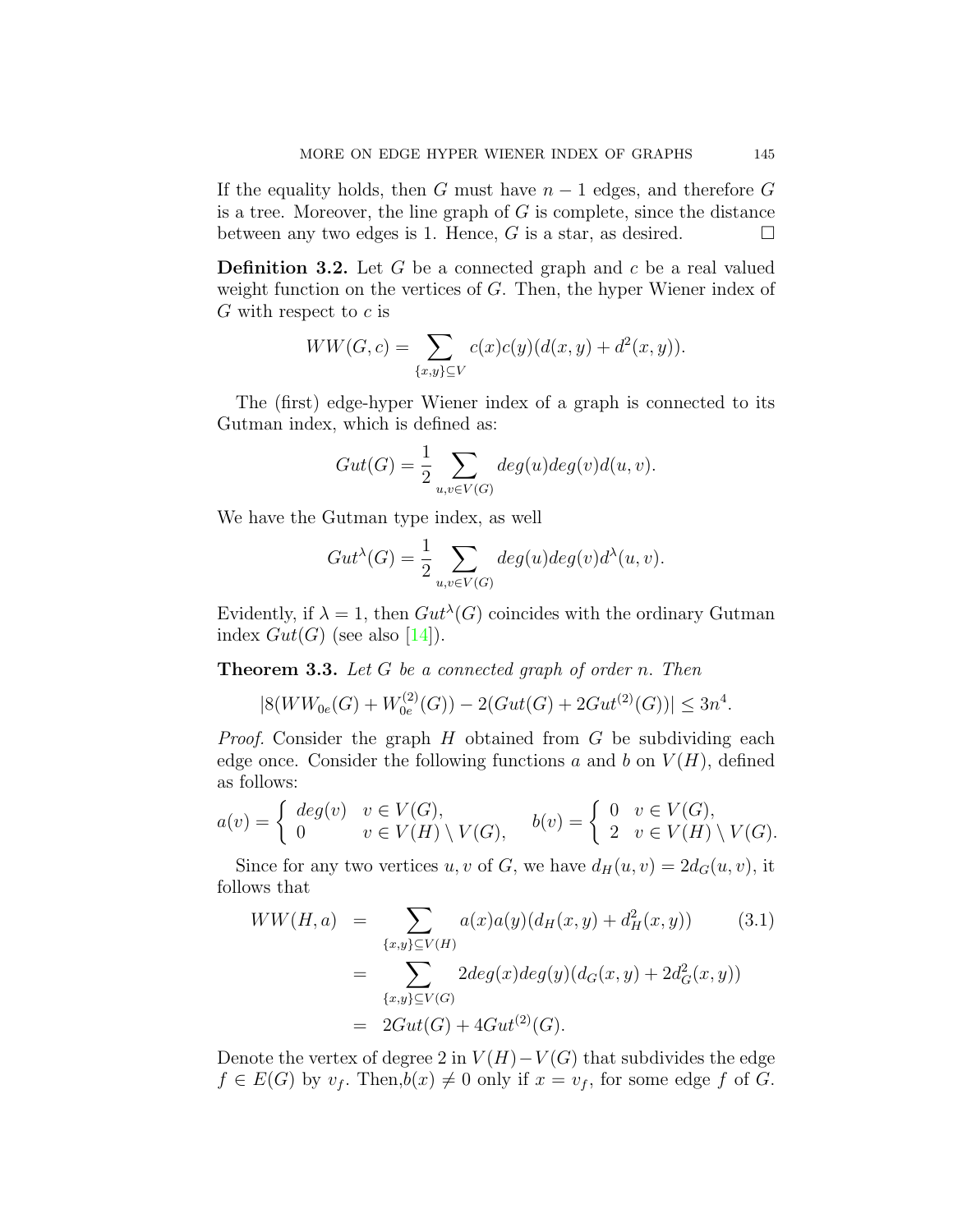For any two edges  $f, g$  of  $G$ , we have  $d_H(v_f, v_g) = 2d_G(f, g)$ , and hence

$$
WW(H, b) = \sum_{\{x,y\} \subseteq V(H) - V(G)} b(x)b(y)(d_H(x, y) + d_H^2(x, y))
$$
(3.2)  

$$
= \sum_{\{f,g\} \subseteq E(G)} 4(2d_{eG}(f, g) + 4d_{eG}^2(f, g))
$$
  

$$
= \sum_{\{f,g\} \subseteq E(G)} [4(2d_{eG}(f, g) + 2d_{eG}^2(f, g)) + 8d_{eG}^2(f, g)]
$$
  

$$
= 8WW_{0e}(G) + 8W_{0e}^{(2)}(G).
$$

We now compare  $WW(H, a)$  and  $WW(H, b)$ . Clearly, the weight function *a* is obtained from the weight function *b* by moving one weight unit of a vertex *vuw* to vertex *u* and the other weight unit to vertex *w* for all  $uv \in E(G)$ . Hence, no weight has been moved over a distance of more than one, so no distance between two weights has been changed by more than 2. Since, we have  $2|E(G)|$  weight units in total, the sum of the distances between the weight units has changed by at most  $2\binom{2|E(G)|}{2}$  $\binom{C(G)}{2}$ . Hence,

$$
|WW(H, a) - WW(H, b)| \le 6\binom{2|E(G)|}{2} \le 3n^4,
$$

which in view of Eq.  $(3.1)$  and Eq.  $(3.2)$ , completes the proof.  $\Box$ 

**Theorem 3.4.** [[3\]](#page-17-2) *Let G be a connected graph of order n. Then*

$$
Gut(G) \le \frac{2^4}{5^5}n^5 + O(n^{\frac{9}{2}}),
$$

and the coefficient of  $n^5$  is best possible.

**Corollary 3.5.** *Let G be a connected graph of order n. Then*

$$
Gut^{(2)}(G) \le \frac{2^4}{5^6}n^6 + O(n^{\frac{11}{2}}),
$$

and the coefficient of  $n^6$  is best possible.

**Corollary 3.6.** *Let G be a connected graph of order n. Then*

$$
WW_{0e}(G) \le \frac{2^2}{5^6}n^6 + O(n^{\frac{11}{2}}),
$$

*and the coefficient of n* 6 *is best possible.*

**Definition 3.7.** Let *G* be a graph with vertex set  $V = V(G)$  and edge set  $E = E(G)$ , and let  $N^*$  denote the set of non-negative integers. The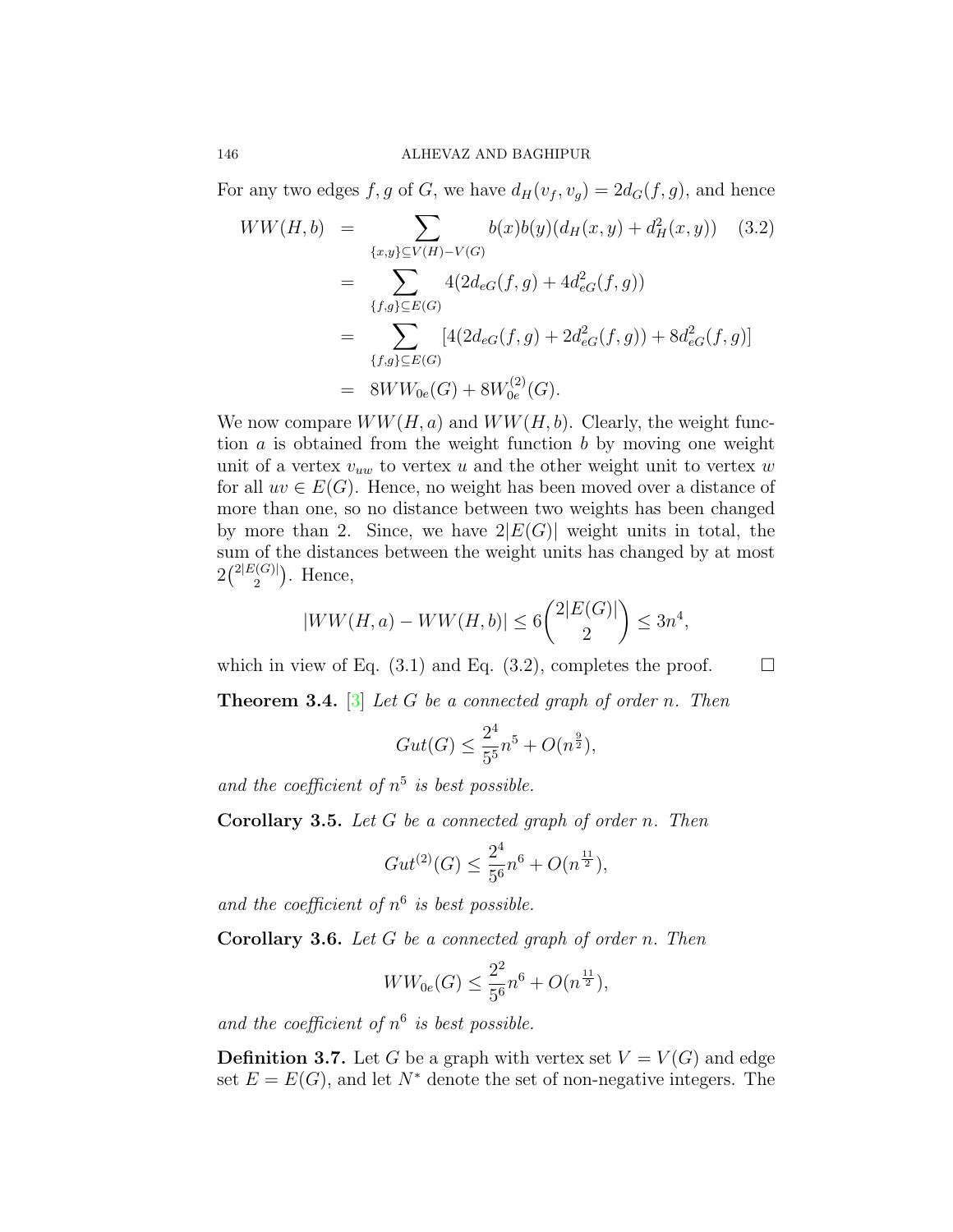following notations are used

$$
d: V \times V \to N^*
$$
  

$$
D: E \times E \to N^*
$$
  

$$
d': V \times E \to N^*
$$
  

$$
D': E \times V \to N^*,
$$

where distance between  $u, v \in V$ , denoted by  $d(u, v)$ , is defined as the length of a shortest path between *u* and *v* and for edges  $e = ab$  and  $f = xy$ ,

$$
d'(u, e) = D'(e, u) = min{d(u, a), d(u, b)},
$$

and

$$
D(e,f) = min\{D'(e,x), D'(e,y)\}.
$$

Similarly, we define,

$$
d'^{2}(u, e) = D'^{2}(e, u) = min{d^{2}(u, a), d^{2}(u, b)},
$$

and

$$
D^{2}(e, f) = min\{D'^{2}(e, x), D'^{2}(e, y)\}.
$$

This allows us to define the vertex-edge Wiener index of a graph as:

$$
WW_{ev}(G) = \frac{1}{2} \sum_{f \in E(G)} \sum_{v \in V(G)} (d'(v, f) + d'^{2}(v, f)).
$$

In the next theorem, we give an upper bound for the first edge-hyper Wiener index of a graph, in terms of its Gutman index and size.

**Theorem 3.8.** *Let G be a connected graph of size m. Then we have*

$$
WW_{0e}(G) \leq \frac{1}{4}(3Gut(G) + Gut^{2}(G)) + m(m-2).
$$

*Proof.* Let  $f = uv$  and  $g = xy$  be any two edges of *G*. By the definition of  $D(f, g)$  and  $D^2(f, g)$ , it is obvious that

$$
\frac{1}{4}(d(u, x) + d(u, y) + d(v, x) + d(v, y)) - 1
$$
  
\n
$$
\leq D(f, g)
$$
  
\n
$$
\leq \frac{1}{4}(d(u, x) + d(u, y) + d(v, x) + d(v, y)),
$$

and

$$
D^{2}(f,g) + 2D(f,g) + 1
$$
  
\n
$$
\leq \frac{1}{16}(d(u,x) + d(u,y) + d(v,x) + d(v,y))^{2}
$$
  
\n
$$
+ \frac{1}{2}(d(u,x) + d(u,y) + d(v,x) + d(v,y)) + 1.
$$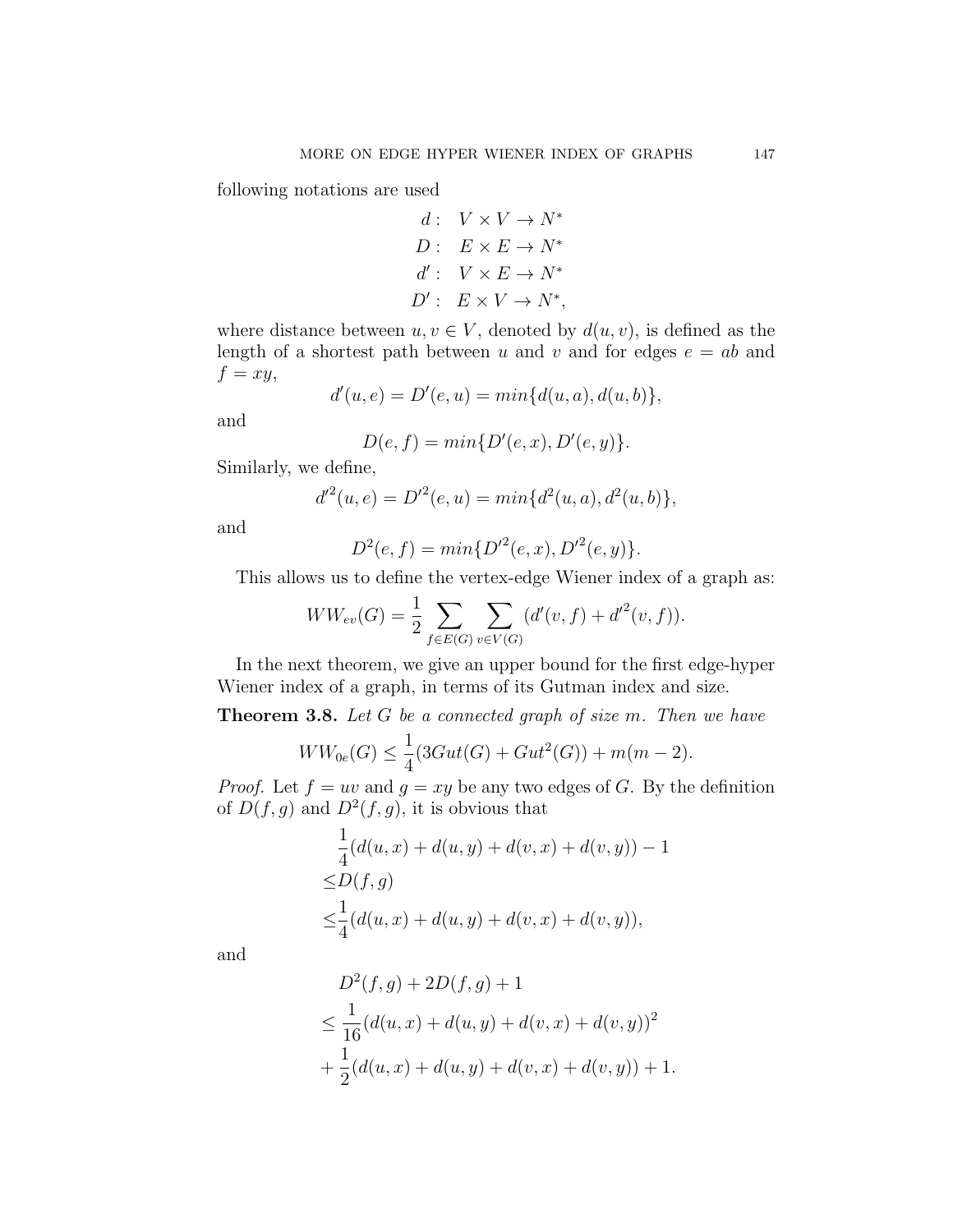Then,

$$
WW_{0e}(G) = \sum_{\{f,g\} \subseteq E(G)} (d_e(f,g) + d_e^2(f,g))
$$
  
\n
$$
\leq \sum_{\{f,g\} \subseteq E(G)} (\frac{1}{4}(d(u,x) + d(u,y) + d(v,x) + d(v,y)) + 1)
$$
  
\n
$$
+ \sum_{\{f,g\} \subseteq E(G)} \frac{1}{16}(d^2(u,x) + d^2(u,y) + d^2(v,x) + d^2(v,y))
$$
  
\n
$$
+ \sum_{\{f,g\} \subseteq E(G)} \frac{3}{16}(d^2(u,x) + d^2(u,y) + d^2(v,x) + d^2(v,y))
$$
  
\n
$$
+ \sum_{\{f,g\} \subseteq E(G)} \frac{1}{2}(d(u,x) + d(u,y) + d(v,x) + d(v,y))
$$
  
\n
$$
+ \sum_{\{f,g\} \subseteq E(G)} 1
$$
  
\n
$$
= \frac{1}{4} \sum_{uv \in E(G)} (d(u)d(v) - 1)(d(u,v) + d^2(u,v))
$$
  
\n
$$
+ \frac{1}{4} \sum_{uv \notin E(G)} d(u)d(v)(d(u,v) + d^2(u,v)) + \sum_{\{f,g\} \subseteq E(G)} 2
$$
  
\n
$$
+ \frac{1}{2} \sum_{uv \notin E(G)} (d(u)d(v) - 1)d(u,v)
$$
  
\n
$$
+ \frac{1}{2} \sum_{uv \in E(G)} (d(u)d(v)d(u,v))
$$
  
\n
$$
= \frac{1}{4} \sum_{\{u,v\} \subseteq V(G)} d(u)d(v)(d(u,v) + d^2(u,v))
$$
  
\n
$$
+ \frac{1}{2} \sum_{\{u,v\} \subseteq V(G)} d(u)d(v)d(u,v) - \frac{1}{2} \sum_{uv \subseteq E(G)} d(u,v)
$$
  
\n
$$
+ \sum_{\{f,g\} \subseteq E(G)} 2
$$
  
\n
$$
= \frac{1}{4} (3Gut(G) + Gut^2(G)) + m(m - 2).
$$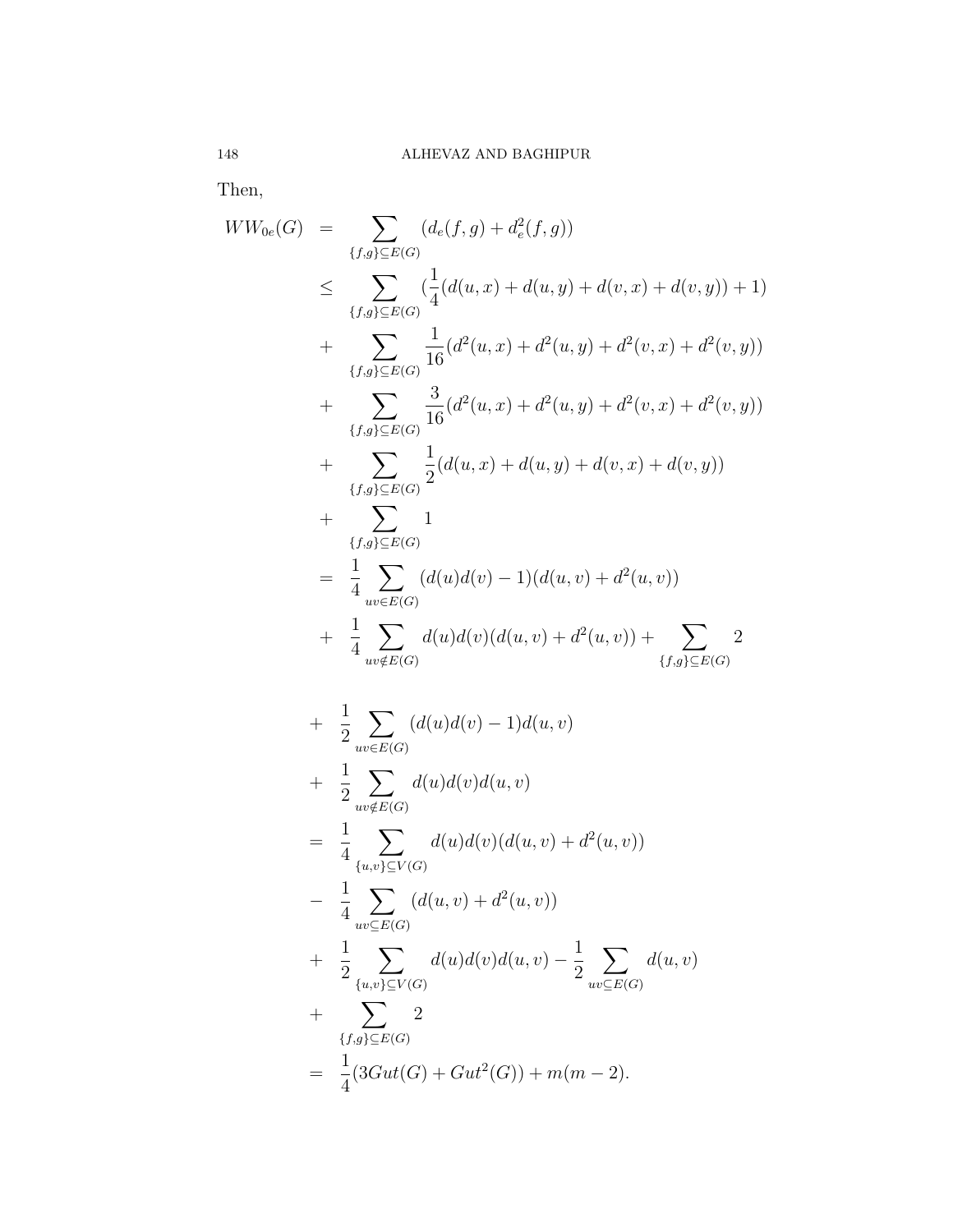**Lemma 3.9.** *Let T be a tree with n vertices. Then*

$$
WW_{ev}(T) = WW(T) - (n-1)W(T) + (n-2)\binom{n}{2}.
$$

*Proof.* Consider  $v \in V(G)$ . Define  $f : E(T) \to V(T) - v$  such that  $f(e)$ is the end vertex of *e* with greater distance to *v*. Then, *f* is bijective and so  $d'(v,T) = d(v,T) - (n-1)$ . This implies that

$$
WW_{ev}(T) = \frac{1}{2} \sum_{v \in V(T)} (d'(v, T) + d'^2(v, T))
$$
  
= 
$$
\frac{1}{2} \sum_{v \in V(T)} (d(v, T) + d^2(v, T) - 2(n - 1)d(v, T))
$$
  
+ 
$$
(n - 1)^2 - (n - 1))
$$
  
= 
$$
WW(T) - (n - 1)W(T) + (n - 2)\binom{n}{2}.
$$

#### 4. **The second edge-hyper Wiener index**

Edge versions of the Wiener index, based on the distance between all pairs of edges in a simple connected graph *G,* were introduced in 2009 [[9\]](#page-18-3). Two possible distances between the edges  $q = uv$  and  $f = zt$  of a graph *G* can be considered. Each of them gives rise to a corresponding (first) edge-Wiener index. The first distance, is the one based on the distance between the corresponding vertices in the line graph of *G*, and obviously, its related (first) edge-Wiener index is equal to the ordinary Wiener index of the line graph of *G*. The second distance  $d_{e|G}(g, f)$ , between the edges  $g = uv$  and  $f = zt$  of the graph *G*, is defined in [\[9\]](#page-18-3) as

$$
d_{e|G}(g, f) = \begin{cases} 0 & \text{if } g = f \\ max\{d_G(u, z), d_G(u, t), d_G(v, z), d_G(v, t)\} & \text{if } g \neq f \end{cases}.
$$

Related to this distance, the second edge-hyper Wiener index  $WW_{1e}(G)$ of  $G$ , is defined in  $[9]$  as

$$
WW_{1e}(G) = \sum_{\{g,f\} \subseteq E(G)} (d_{e|G}(g, f) + d_{e|G}^2(g, f)).
$$

Let  $N_G(u)$  denotes the neighborhood of a vertex  $u$  in  $G$ , i.e., the set of all vertices of *G* adjacent to *u.* The degree of *u* in *G*, is the cardinality of  $N_G(u)$  and is denoted by  $deg_G(u)$ . Let  $T(G)$  and  $R(G)$  denote the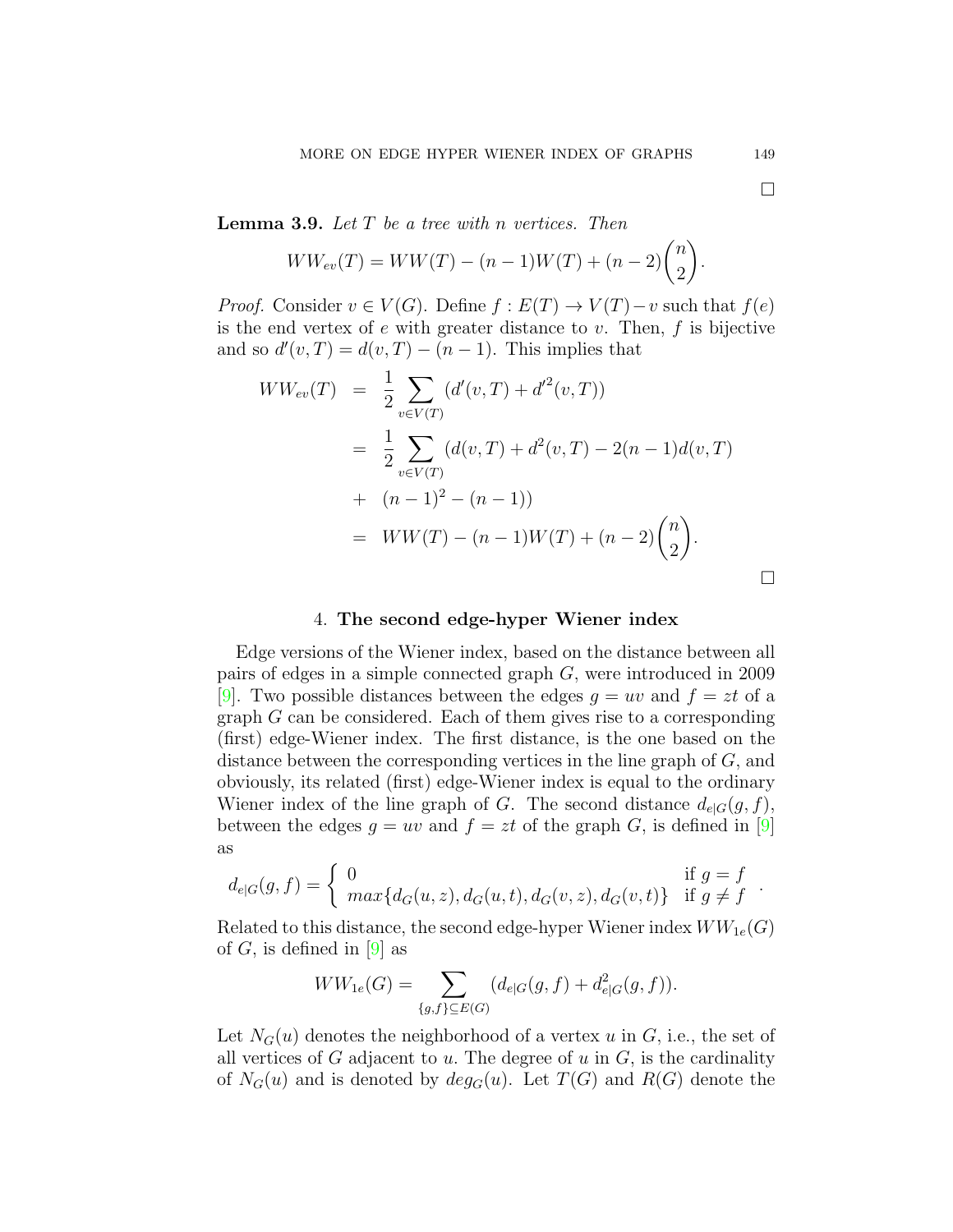number of triangles in *G* and the number of subgraphs of *G* isomorphic to the 4-vertex complete graph  $K_4$ , respectively. It is easy to see that

$$
T(G) = \frac{1}{3} \sum_{uv \in E(G)} |N_G(u) \cap N_G(v)|,
$$

$$
R(G) = \frac{1}{12} \sum_{uv \in E(G)} \sum_{z \in N_G(u) \cap N_G(v)} |N_G(u) \cap N_G(v) \cap N_G(z)|.
$$

Corresponding to each triangle in *G,* there are 3 pairs of adjacent edges which are at distance 1 in *G*. So, the number of such pairs of edges in *G* is equal to  $3T(G)$ . Also, corresponding to each subgraph of *G* isomorphic to *K*4, there are 3 pairs of nonadjacent edges which are at distance 1 in *G.* So, the number of such pairs of edges in *G* is equal to 3*R*(*G*)*.* Hence, the total number of pairs of edges which are at distance 1 in *G* is equal to  $3(T(G) + R(G))$ .

Let x be a vertex of G and  $q = uv$  be an edge of G. The distance  $D_G(x, q)$ , between the vertex *x* and the edge *g* of the graph *G*, is defined in  $[1]$  as

$$
D_G(x,g) = max{d_G(x,u), d_G(x,v)}.
$$

In the sequel, we will let  $n_i$  and  $e_i$  to denote the numbers of vertices and edges of simple connected graphs  $G_i$ , respectively, where  $i \in \{1, 2\}$ . Our aim is to compute the second edge-hyper Wiener index of the join of  $G_1$  and  $G_2$ .

**Definition 4.1.** The join of two vertex-disjoint graphs  $G_1$  and  $G_2$ , denoted  $G_1 \nabla G_2$ , is defined as the graph with the vertex set  $V(G_1) \cup$  $V(G_2)$  and the edge set

$$
E(G_1 \nabla G_2) = E(G_1) \cup E(G_2) \cup S,
$$

where  $S = \{u_1u_2 | u_1 \in V(G_1), u_2 \in V(G_2)\}\$ . All distinct vertices of  $G_1 \nabla G_2$  are either at distance 1 or 2.

**Theorem 4.2.** *Let G*<sup>1</sup> *and G*<sup>2</sup> *be two simple connected graphs. Then*

$$
WW_{1e}(G_1 \nabla G_2) = 6\left[\binom{n_1 n_2}{2} + \binom{e_1}{2} + \binom{e_2}{2}\right] - 12(n_1 e_2 + n_2 e_1)
$$
  
+ 
$$
6n_1 n_2(e_1 + e_2) - 6e_1 e_2 - 12(n_2 + 1)T(G_1)
$$
  
- 
$$
12(n_1 + 1)T(G_2) - 12(R(G_1) + R(G_2)).
$$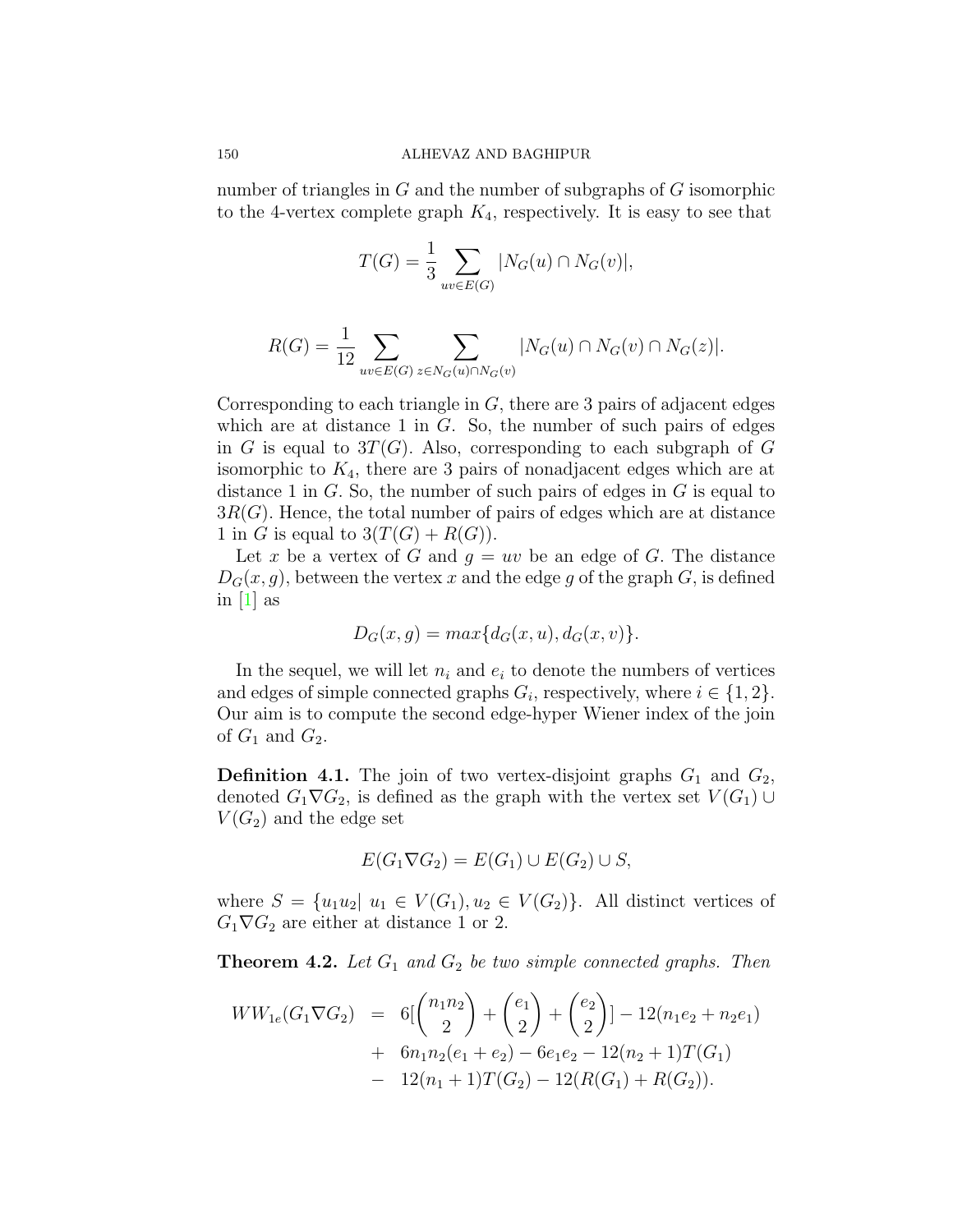*Proof.* Let *E* be the set of all pairs of edges of  $G_1 \nabla G_2$ . We partition *E* into six disjoint sets, as follows:

$$
E_1 = \{ \{g, f\} | g, f \in E(G_1) \};
$$
  
\n
$$
E_2 = \{ \{g, f\} | g, f \in E(G_2) \};
$$
  
\n
$$
E_3 = \{ \{g, f\} | g \in E(G_1), f \in E(G_2) \};
$$
  
\n
$$
E_4 = \{ \{g, f\} | g \in E(G_1), f \in S \};
$$
  
\n
$$
E_5 = \{ \{g, f\} | g \in E(G_2), f \in S \};
$$
  
\n
$$
E_6 = \{ \{g, f\} | g, f \in S \}.
$$

The second edge-hyper Wiener index of *G*1*∇G*<sup>2</sup> is obtained by summing the contributions of all pairs of edges over those six sets. We proceed to evaluate their contributions in order of increasing complexity.

The case of  $E_3$  is the simplest. Let  $\{g, f\} \in E_3$ , where  $g = u_1v_1 \in$  $E(G_1)$  and  $f = u_2v_2 \in E(G_2)$ . Then,

$$
d_{e|G_1 \nabla G_2}(g, f) = \max\{d_{G_1 \nabla G_2}(u_1, u_2), d_{G_1 \nabla G_2}(u_1, v_2), d_{G_1 \nabla G_2}(v_1, u_2), d_{G_1 \nabla G_2}(v_1, u_2), d_{G_1 \nabla G_2}(v_1, v_2)\} = \max\{1, 1, 1, 1\} = 1.
$$

There are  $e_1e_2$  such pairs of edges in  $E_3$  and each of them contributes 2 to the second edge- hyper Wiener index. Hence, the total contribution of pairs from  $E_3$  is equal to  $2e_1e_2$ .

The set  $E_6$  contains pairs of edges from *S*. Let  $\{g, f\} \in E_6$  and  $g = u_1 u_2, f = v_1 v_2$ , where  $u_1, v_2 \in V(G_1), u_2, v_2 \in V(G_2)$ . Then  $d_{e|G_1 \nabla G_2}(g, f) = max{d_{G_1 \nabla G_2}(u_1, v_1), d_{G_1 \nabla G_2}(u_1, v_2), d_{G_1 \nabla G_2}(u_2, v_1)},$  $d_{G_1\nabla G_2}(u_2, v_2)$  $= \max\{d_{G_1\nabla G_2}(u_1, v_1), 1, 1, d_{G_1\nabla G_2}(u_2, v_2)\}.$ 

The total number of pairs of edges in  $E_6$  is equal to  $\binom{n_1 n_2}{2}$  $\binom{n_2}{2}$ . Among them, there are  $n_1e_2+n_2e_1+2e_1e_2$  pairs that contribute 2 to the second edgehyper Wiener index, and all other pairs contribute 6. Hence, the total contribution of pairs from  $E_6$  is also equal to

$$
6\binom{n_1n_2}{2} - 4n_1e_2 - 4n_2e_1 - 8e_1e_2.
$$

Now, we compute the contribution of pairs from  $E_4$ . Let  $\{g, f\} \in E_4$ and  $g = u_1v_1 \in E(G_1)$  and  $f = z_1u_2 \in S$ , where  $u_1, v_1, z_1 \in V(G_1), u \in S$  $V(G_2)$ . Then,

$$
d_{e|G_1 \nabla G_2}(g, f) = \max\{d_{G_1 \nabla G_2}(u_1, z_1), d_{G_1 \nabla G_2}(u_1, u_2), d_{G_1 \nabla G_2}(v_1, z_1),
$$
  
\n
$$
d_{G_1 \nabla G_2}(v_1, u_2)\}
$$
  
\n
$$
= \max\{d_{G_1 \nabla G_2}(u_1, z_1), 1, d_{G_1 \nabla G_2}(v_1, z_1), 1\}.
$$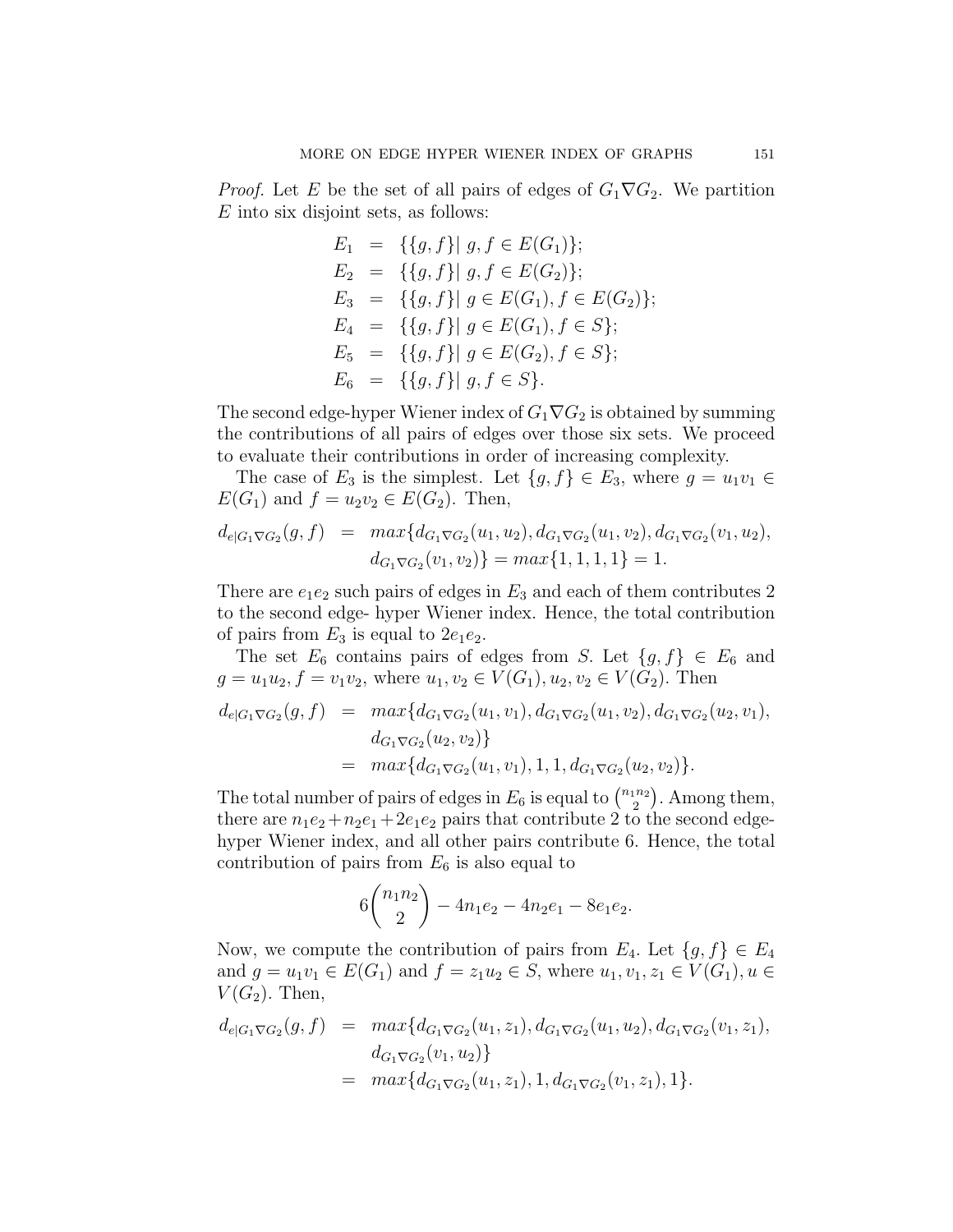The total number of pairs from  $E_4$  is equal to  $e_1 n_1 n_2$ . Among them there are  $2e_1n_2 + 3n_2T(G_1)$  pairs that contribute 2 to the second edgehyper Wiener index, and all other pairs contribute 6. Hence, the total contribution of pairs from *E*<sup>4</sup> is equal to

$$
6e_1n_1n_2 - 8e_1n_2 - 12n_2T(G_1).
$$

By symmetry, the total contribution of pairs from  $E_5$  is equal to

$$
6e_2n_1n_2 - 8e_2n_1 - 12n_1T(G_2).
$$

Let  ${g, f} \in E_1$ , where  $g = u_1v_1, f = z_1t_1$ . Then  $d_{e|G_1 \nabla G_2}(g, f) = max{d_{G_1 \nabla G_2}(u_1, z_1), d_{G_1 \nabla G_2}(u_1, t_1), d_{G_1 \nabla G_2}(v_1, z_1)},$  $d_{G_1 \nabla G_2}(v_1, t_1)$ .

The total number of pairs in  $E_1$  is equal to  $\binom{e_1}{2}$  $\binom{p_1}{2}$ . As mentioned before,  $3(T(G) + R(G))$  pairs contribute 2 to the second edge-hyper Wiener index, and all other pairs contribute 6. Hence the total contribution of pairs from *E*<sup>1</sup> is equal to

$$
6\binom{e_1}{2} - 12(T(G_1) + R(G_1)).
$$

Again, the total contribution of  $E_2$  is obtained by the symmetry as

$$
6\binom{e_2}{2} - 12(T(G_2) + R(G_2)).
$$

Now, by adding the contributions of  $E_1, \ldots, E_6$  and simplifying the resulting expression, the result follows. □

#### **Acknowledgments**

The authors would like to express their deep gratitude to the referees for a careful reading of the paper and a number of helpful suggestions. This research was in part supported by a grant from Shahrood University of Technology.

### **REFERENCES**

- <span id="page-17-3"></span>[1] M. Azari, A. Iranmanesh and A. Tehranian, Two topological indices of three chemical structures, *MATCH Commun. Math. Comput. Chem.* **69**(1) (2013), 69–86.
- <span id="page-17-0"></span>[2] N. L. Biggs, *Algebraic Graph Theory*, Cambridge Tracts in Mathematics, Cambridge University Press, London, 1974.
- <span id="page-17-2"></span>[3] P. Dankelmann, I. Gutman, S. Mukwembi and H. C. Swart, The edge-Wiener index of a graph, *Discrete Math.* **309**(10) (2009), 3452–3457.
- <span id="page-17-1"></span>[4] M. R. Darafsheh, The Wiener, Szeged and PI-index of the triangle graph, *In Lee See Keong and Hailiza Kamarul Haili (eds) 5th Asian Mathematica Conference Proceedings*, **1** (2009), 81–89.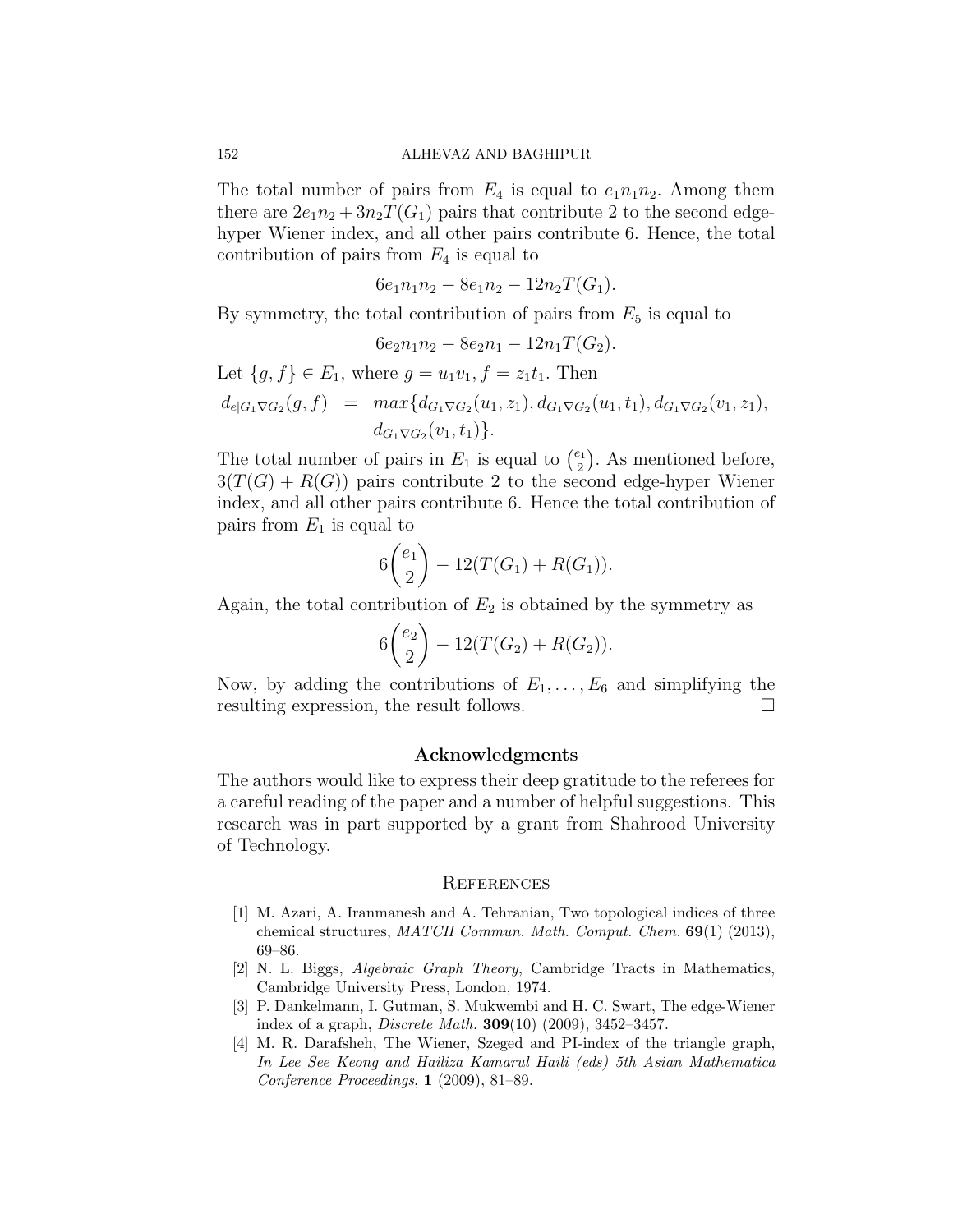- <span id="page-18-5"></span>[5] M. R. Darafsheh, Computation of topological indices of some graphs, *Acta Appl. Math.* **110**(3) (2010), 1225–1235.
- <span id="page-18-2"></span>[6] R. C. Entringer, D. E. Jackson and D. A. Snyder, Distance in graphs, *Czech. Math. J.* **26**(2) (1976), 283–296.
- <span id="page-18-7"></span>[7] C. Godsil and G. Royle, *Algebraic graph theory*, Graduate Texts in Mathematics, 207. Springer-Verlag, New York, 2001.
- <span id="page-18-8"></span>[8] R. Hammack, W. Imrich and S. Klavžar, *Handbook of Product Graphs*, Second Edition. Discrete Mathematics and its Applications (Boca Raton). CRC Press, Boca Raton, FL, 2011.
- <span id="page-18-3"></span>[9] A. Iranmanesh, I. Gutman, O. Khormali and A. Mahmiani, The edge versions of Wiener index, *MATCH Commun. Math. Comput. Chem.* **61**(3) (2009), 663–672.
- <span id="page-18-4"></span>[10] A. Iranmanesh, A. S. Kafrani and O. Khormali, A new version of hyper-Wiener index, *MATCH Commun. Math. Comput. Chem.* **65**(1) (2011), 113– 122.
- <span id="page-18-1"></span>[11] M. H. Khalifeh, H. Yousefi-Azari, A. R. Ashrafi and S. G. Wagner, Some new results on distance-based graph invariants, *European J. Combin.* **30**(5) (2009), 1149–1163.
- <span id="page-18-6"></span>[12] A. Soltani and A. Iranmanesh, On the edge Wiener index, *Filomat*, **28**(3) (2014), 541–549.
- <span id="page-18-0"></span>[13] H. Wiener, Structural determination of paraffin boiling points, *J. Amer. Chem. Soc.* **69**(1) (1947), 17–20.
- <span id="page-18-9"></span>[14] B. Wu, Wiener index of line graphs, *MATCH Commun. Math. Comput. Chem.* **64**(3) (2010), 699–706.

#### **Abdollah Alhevaz**

Department of Mathematics, Shahrood University of Technology, P.O. Box: 316- 3619995161, Shahrood, Iran.

Email: a.alhevaz@shahroodut.ac.ir and a.alhevaz@gmail.com

#### **Maryam Baghipur**

Department of Mathematics, Shahrood University of Technology, P.O. Box: 316- 3619995161, Shahrood, Iran.

Email: maryamb8989@gmail.com